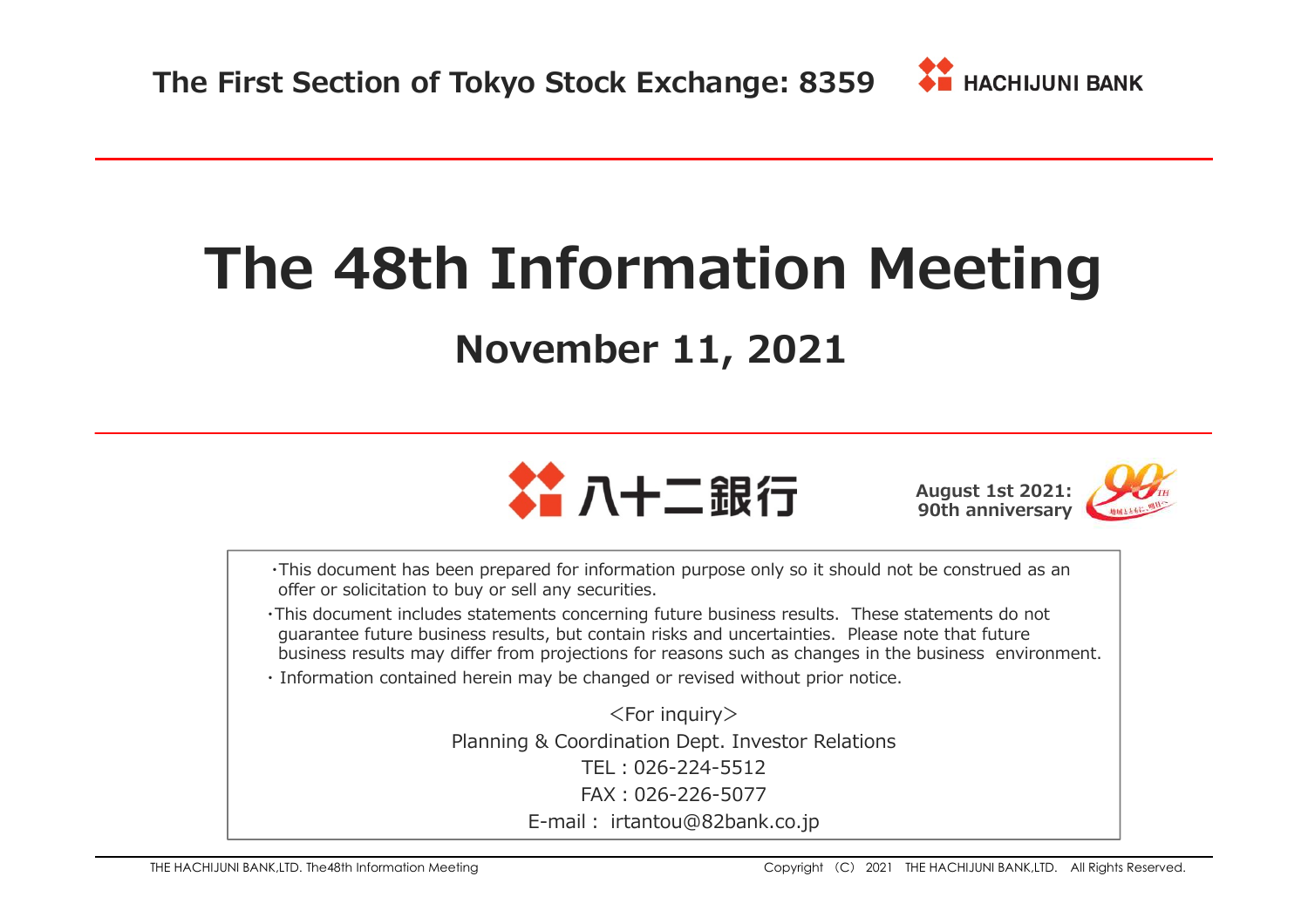

#### Hachijuni Bank's Profile

| Company name                                | THE HACHIUJUNI BANK, LTD.                                                                                                                             | <b>Tokyo Stock Exchange</b>                                                                          |
|---------------------------------------------|-------------------------------------------------------------------------------------------------------------------------------------------------------|------------------------------------------------------------------------------------------------------|
| <b>Head office</b>                          | Nagano City, Nagano Prefecture                                                                                                                        | New market segments "Prime"                                                                          |
| Date of<br>establishments                   | August 1st, 1931                                                                                                                                      | The Hachijuni Bank chose the new market segment                                                      |
| <b>Network</b>                              | Domestic 151 (In Nagano: 131,<br>outside Nagano: 20)<br>Overseas branch: 1 (Hong Kong)<br>Representative Offices: 3<br>(Shanghai, Bangkok, Singapore) | "Prime" and confirmed that the Bank met the new<br>market criteria at the base date of Jun 30, 2021. |
| No. of employees                            | 3,158                                                                                                                                                 |                                                                                                      |
| Capital stock                               | ¥52.2bn                                                                                                                                               |                                                                                                      |
| Issued shares                               | 511,103 thousand shares                                                                                                                               |                                                                                                      |
| <b>Total assets</b>                         | ¥13,147.1bn (+¥1,878.3bn YoY)                                                                                                                         |                                                                                                      |
| Net assets                                  | ¥850.1bn (+¥99.3bn YoY)                                                                                                                               |                                                                                                      |
| Loans                                       | ¥7,765.2bn (+¥459.7bn YoY)                                                                                                                            |                                                                                                      |
| <b>Deposits</b>                             | ¥5,759.4bn (+¥194.2bn YoY)                                                                                                                            |                                                                                                      |
| Total capital ratio<br>$(BaseI \mathbb{I})$ | Consolidated: 20.39%<br>Non-consolidated: 19.05%                                                                                                      |                                                                                                      |
| Ratings                                     | S&P Global Ratings : A-<br>R&I<br>$A+$<br><b>JCR</b><br>: AA                                                                                          | <b>Head Office</b><br>As of Sep 30, 2021                                                             |

#### **Tokyo Stock ExchangeNew market segments "Prime"**



As of Sep 30, 2021



THE HACHIJUNI BANK,LTD. The48th Information Meeting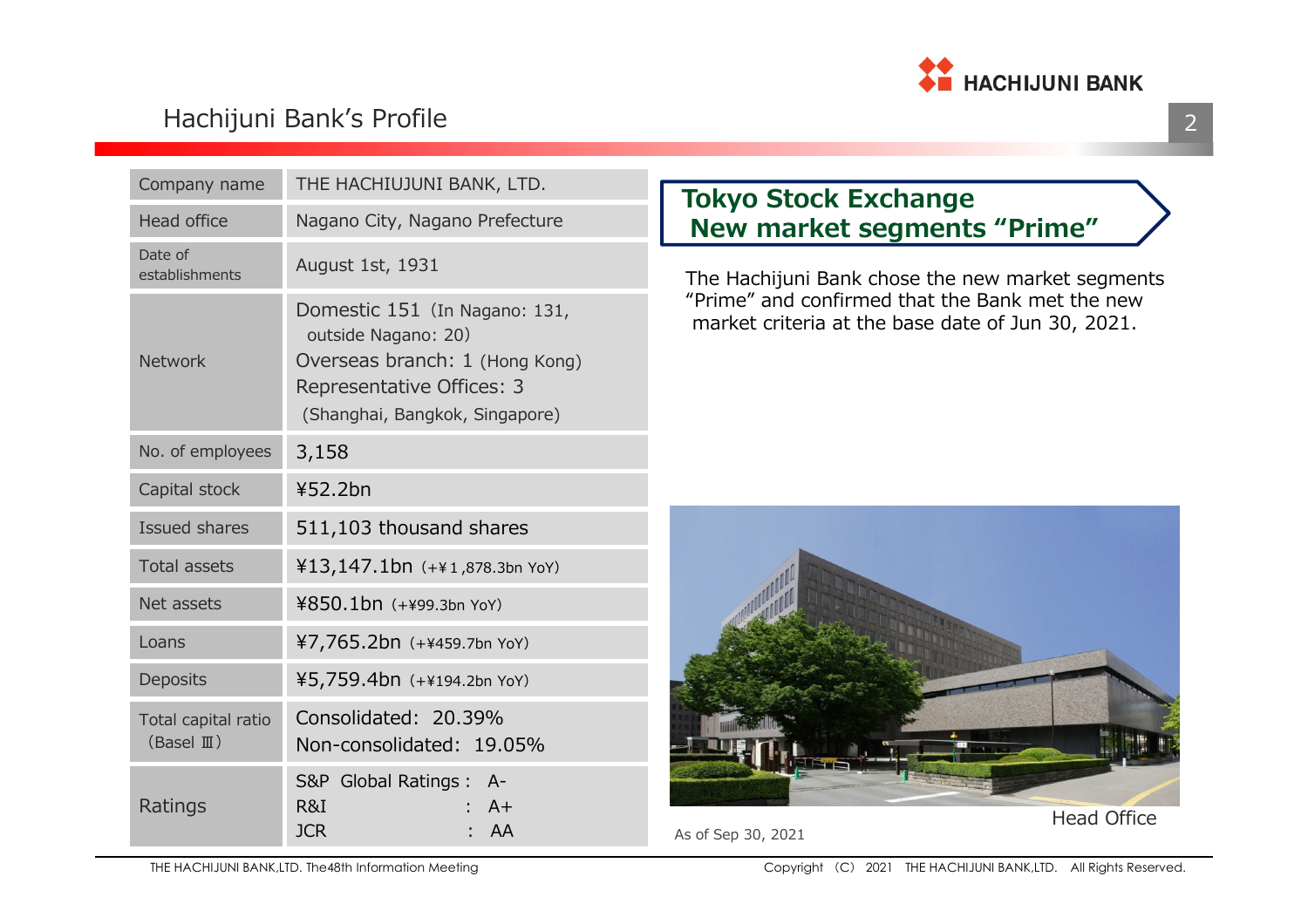

#### Main Volume $P.4 \sim 25$

- 1.Outlines of the 1H FY2021 Financial Results/Issues to be addressed
- 2. Management Policy

| <b>Topics</b>      |        |        |        |                                           |        |        |        |        | Outstanding balance of loans in Nagano hit the highest since Mar 2000. |        |        |        |
|--------------------|--------|--------|--------|-------------------------------------------|--------|--------|--------|--------|------------------------------------------------------------------------|--------|--------|--------|
| (Unit: 100mn)      | 3/1989 | 3/1993 | 3/1997 | 3/1998<br><b>Nagano</b><br><b>Olympic</b> | 3/1999 | 3/2000 | 3/2005 | 3/2010 | 3/2015                                                                 | 3/2020 | 3/2021 | 9/2021 |
| <b>Total loans</b> | 28,769 | 35,435 | 37,508 | 39,357                                    | 39,188 | 37,347 | 37,559 | 41,042 | 45,585                                                                 | 54,440 | 55,875 | 57,594 |
| <b>Domestic</b>    | 28,422 | 34,992 | 37,334 | 39,196                                    | 39,046 | 37,292 | 37,486 | 40,985 | 45,320                                                                 | 54,240 | 55,708 | 57,376 |
| <b>Nagano</b>      | 16,913 | 23,314 | 27,775 | 28,574                                    | 29,008 | 27,327 | 25,904 | 23,768 | 24,252                                                                 | 27,301 | 28,333 | 28,482 |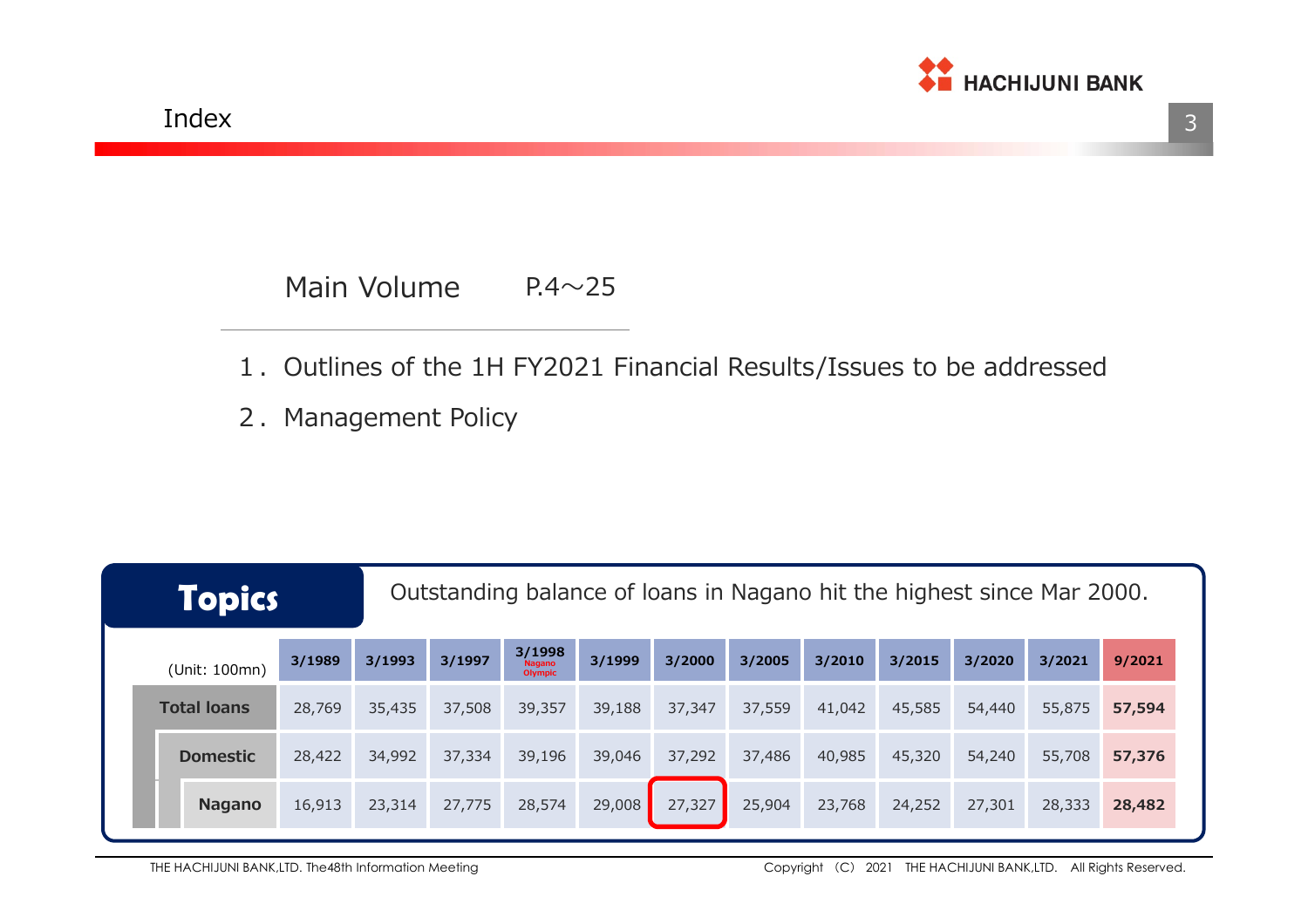

#### Outline of the 1H FY2021 Financial Results

| ■ Consolidated                             |               |                | $(*100mn)$               |               |                    | ■ Non-Consolidated                                          |     | 9/2020        | 9/2021                   | Change         | 3/2022<br><b>Initial Plan</b> |
|--------------------------------------------|---------------|----------------|--------------------------|---------------|--------------------|-------------------------------------------------------------|-----|---------------|--------------------------|----------------|-------------------------------|
| 9/2020                                     |               | 9/2021         | Change                   |               |                    | Gross business profit (A)                                   |     | 427           | 411                      | $\triangle$ 15 | 784                           |
| Consolidated gross                         | 486           | 474            | $\triangle$ 11           |               | Profit on interest |                                                             | 357 | 350           | $\triangle 6$            | 680            |                               |
| business profit                            |               |                |                          |               |                    | Profit on f&c                                               |     | 46            | 51                       | 4              | 88                            |
| Profit on interest                         | 357           | 351            | $\triangle 6$            |               |                    | Profit from obt                                             |     | 22            | 9                        | $\triangle 12$ | 14                            |
| Profit on fees &<br>commissions            | 75            | 83             | $\overline{7}$           |               |                    | Gains/losses related to bonds<br>(B)                        |     | 20            | 6                        | $\triangle$ 14 | 3                             |
|                                            |               |                |                          |               |                    | G&A expenses (C)                                            |     | 263           | 257                      | $\triangle$ 5  | 520                           |
| Trading profit                             | 12            | 12             | $\triangle$ <sup>0</sup> |               |                    | Actual net business profit (A-C)                            |     | 164           | 154                      | $\triangle$ 9  | 265                           |
| Profit from other                          |               |                |                          |               |                    | Core net business profit (A-B-C)                            |     | 143           | 147                      | $\overline{4}$ | 260                           |
| business<br>transactions                   | 39            | 27             | $\triangle$ 12           |               |                    | Excl. gains/losses on cancellation<br>of investment trusts  |     | 135           | 150                      | 15             | ÷                             |
| General &<br>administrative<br>expenses    | 296           | 273            | $\triangle$ 22           |               |                    | Transfer to general reserve for<br>possible loan losses (D) |     | 10            |                          | $\triangle$ 10 | 8                             |
| Credit related                             |               |                |                          |               |                    | Net business profit (A-C-D)                                 |     | 154           | 154                      | $\overline{0}$ | 255                           |
| expenses                                   | 63            | $\triangle$ 18 | $\triangle 82$           |               | (F)                | Gains/losses related to stocks                              |     | 5             | 13                       | 8              | 17                            |
| Gains/losses<br>related to stocks          | 5             | 13             | 8                        | profit/losses | trust              | Gains/losses on money held in                               |     | $\triangle$ 9 | $\overline{4}$           | 14             |                               |
| Gains/losses on<br>money held in trust     | $\triangle$ 9 | $\overline{4}$ | 14                       |               |                    | Disposal of NPL                                             |     | 50            | $\triangle$ <sup>0</sup> | $\triangle$ 50 | 48                            |
| Ordinary profit                            | 116           | 221            | 105                      | Temporary     |                    | Reversal of allowance for loan<br>losses                    |     |               | 17                       | 17             |                               |
| Profit attributable to                     |               |                |                          |               |                    | Reversal of general reserve                                 |     |               | 5                        | 5              |                               |
| owners of the parent                       | 81            | 154            | 72                       |               |                    | Reversal of specific reserve                                |     |               | 12                       | 12             |                               |
| Ratio of consolidated<br>profits to parent |               |                |                          |               |                    | Ordinary profit                                             |     | 93            | 185                      | 91             | 260                           |
| company's profits<br>(times)               | 1.215         | 1.175          | $\triangle$ 0.040        |               |                    | Extraordinary gains/losses                                  |     | $\triangle$ 2 | $\blacktriangle$ 1       | $\overline{0}$ |                               |
|                                            |               |                |                          | Profit        |                    |                                                             |     | 67            | 131                      | 64             | 185                           |

|  | <b>FY2021 Forecasts (consolidated)</b> |  |
|--|----------------------------------------|--|
|  |                                        |  |

| Ordinary profit                                     | $431.0$ bn |
|-----------------------------------------------------|------------|
| Profit attributable to owners of the parent ¥22.5bn |            |

| $\overline{1}$ |               | Profit on interest                                                                           | 357                | 350                      | $\triangle 6$  | 680 |
|----------------|---------------|----------------------------------------------------------------------------------------------|--------------------|--------------------------|----------------|-----|
|                |               | Profit on f&c                                                                                | 46                 | 51                       | 4              | 88  |
| 6              |               | Profit from obt                                                                              | 22                 | 9                        | $\triangle$ 12 | 14  |
| 7              |               | Gains/losses related to bonds<br>(B)                                                         | 20                 | 6                        | $\triangle$ 14 | 3   |
|                |               | G&A expenses (C)                                                                             | 263                | 257                      | $\triangle$ 5  | 520 |
| 0              |               | Actual net business profit (A-C)                                                             | 164                | 154                      | $\triangle$ 9  | 265 |
|                |               | Core net business profit (A-B-C)                                                             | 143                | 147                      | 4              | 260 |
| $\overline{2}$ |               | Excl. gains/losses on cancellation<br>of investment trusts                                   | 135                | 150                      | 15             |     |
| $\overline{2}$ |               | Transfer to general reserve for<br>possible loan losses (D)                                  | 10                 |                          | $\triangle$ 10 | 8   |
|                |               | Net business profit (A-C-D)                                                                  | 154                | 154                      | 0              | 255 |
| 2              |               | Gains/losses related to stocks<br>$\left( \begin{array}{c} \blacksquare \end{array} \right)$ | 5                  | 13                       | 8              | 17  |
| 8              | profit/losses | Gains/losses on money held in<br>trust                                                       | $\triangle$ 9      | $\overline{4}$           | 14             |     |
| 4              |               | Disposal of NPL                                                                              | 50                 | $\triangle$ <sup>0</sup> | $\triangle$ 50 | 48  |
| 5              | Temporary     | Reversal of allowance for loan<br>losses                                                     |                    | 17                       | 17             |     |
| $\overline{2}$ |               | Reversal of general reserve                                                                  |                    | 5                        | 5              |     |
|                |               | Reversal of specific reserve                                                                 |                    | 12                       | 12             |     |
|                |               | Ordinary profit                                                                              | 93                 | 185                      | 91             | 260 |
| 0              |               | Extraordinary gains/losses                                                                   | $\blacktriangle$ 2 | $\blacktriangle$ 1       | 0              |     |
|                | Profit        |                                                                                              | 67                 | 131                      | 64             | 185 |
|                |               | Profit/losses related to securities $(B+E)$                                                  | 25                 | 19                       | $\triangle 6$  | 20  |
|                |               | Credit related expenses                                                                      | 59                 | $\triangle$ 17           | $\triangle 77$ | 56  |

Credit related expenses  $\begin{array}{|c|c|c|c|c|}\n\hline\n\text{(-3)} & \text{(-4)} & \text{(-5)} \\
\hline\n\text{(Note) The classification of dividends on group credit life insurance was changed from other income to the\n} & \text{(-5)} & \text{(-5)} \\
\hline\n\end{array}$ (Note) The classification of dividends on group credit life insurance was changed from other income to the decrease in fees & commissions payment in this period. The above figures of FY2020 were also revised reflecting thi reflecting this change.

#### THE HACHIJUNI BANK,LTD. The48th Information Meeting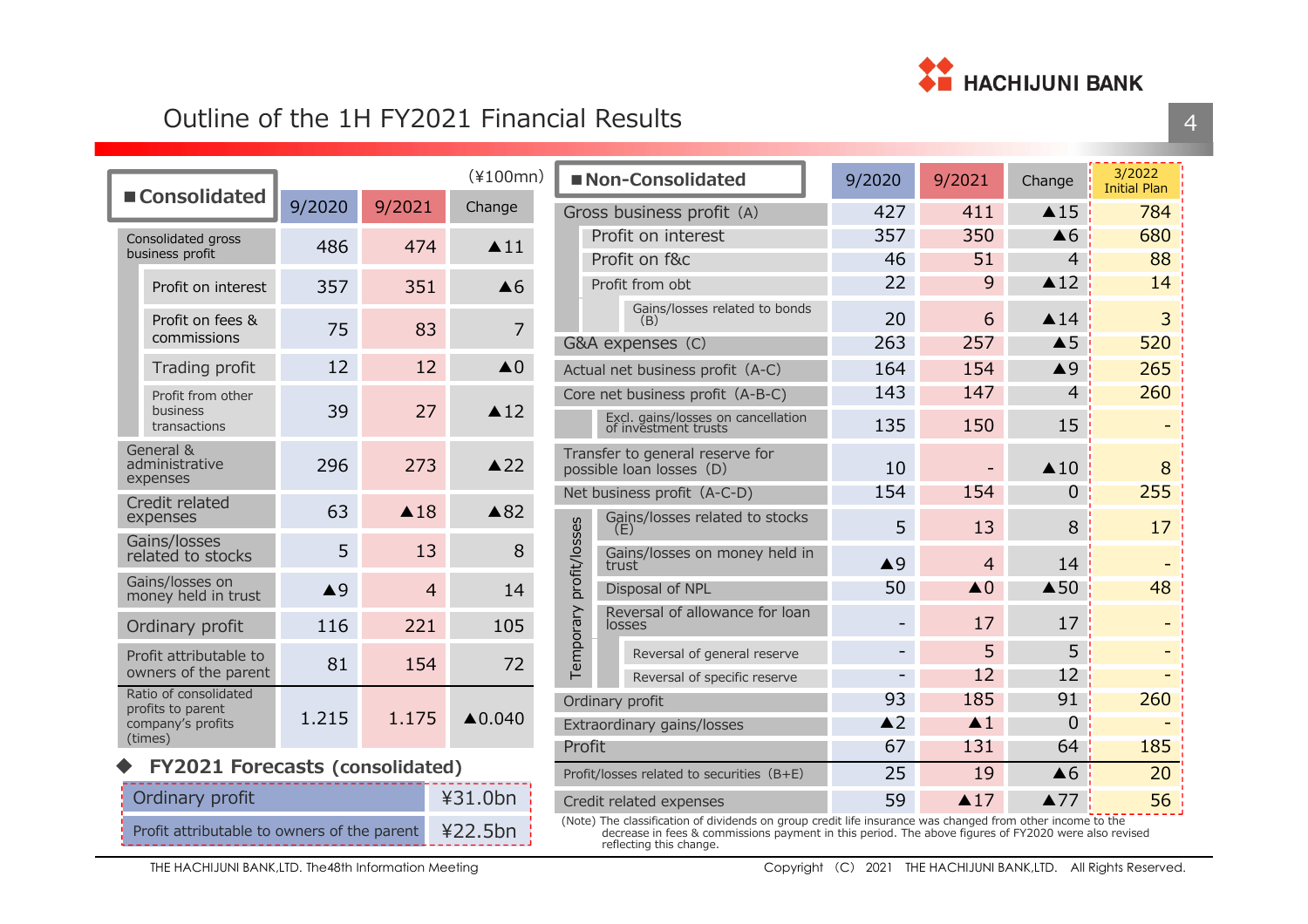

# ■ Non-Consolidated<br>–––––––––––––––––––––

► Core net business profit was  $¥14.7$ bn (+¥0.4bn from 1H FY2020) due to the increase in profit on fees & commissions such as sales commissions of investment trusts and the decrease in G&A expenses such as personnel expenses, despite the decrease in profit on interest.

Actual net business profit was ¥15.4bn (▲¥0.9bn) due to the decrease in gains/losses related to bonds despitethe increase in core net business profit.

- Ordinary profit was ¥18.5bn (+¥9.1bn) due to the decrease in credit related expenses and increases in gains/ losses on money held in trust and gains/losses related to stocks.
- $\triangleright$  Profit was ¥13.1bn (+¥6.4bn) due to the increase in ordinary profit.

# ■ **Consolidated**

- ► Ordinary profit was ¥22.1bn (+¥10.5bn) due to increases in non-consolidated profit of the Bank and operating<br>income of Hachijuni Securities Co., Ltd income of Hachijuni Securities Co., Ltd.
- Profit attributable to owners of the parent was  $415.4$ bn (+ $47.2$ bn). Ratio of consolidated profits to parent<br>company's profits was 1.17 times (of 1.21 times of 111 EX2020) company's profits was 1.17 times (cf. 1.21 times of 1H FY2020).

#### **Future forecasts**

 $\blacktriangleright$  The forecasts of 1H FY2021 was revised upward in Oct 22, 2021 as the business performance exceeded the forecasts disclosed in Apr 30, 2021. But full year forecasts of FY2021 was unchanged because of uncertainties over future financial markets and economic conditions.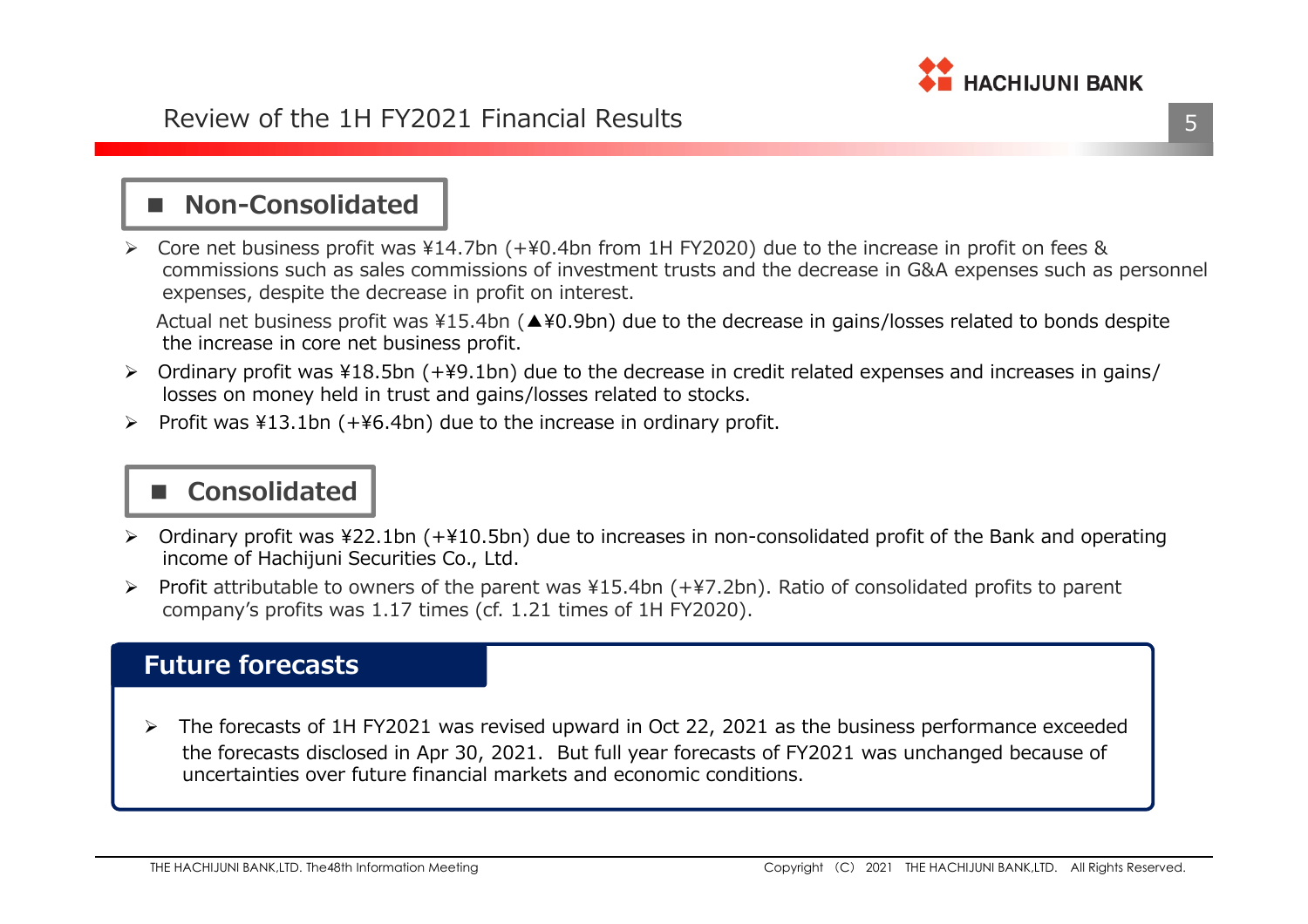

 $\blacktriangleright$  Profit on interest decreased by ¥0.6bn from 1H FY2020 due to the decrease in interest & dividends on securities of domestic and the decline in yield on loans of domestic and international.



THE HACHIJUNI BANK,LTD. The48th Information Meeting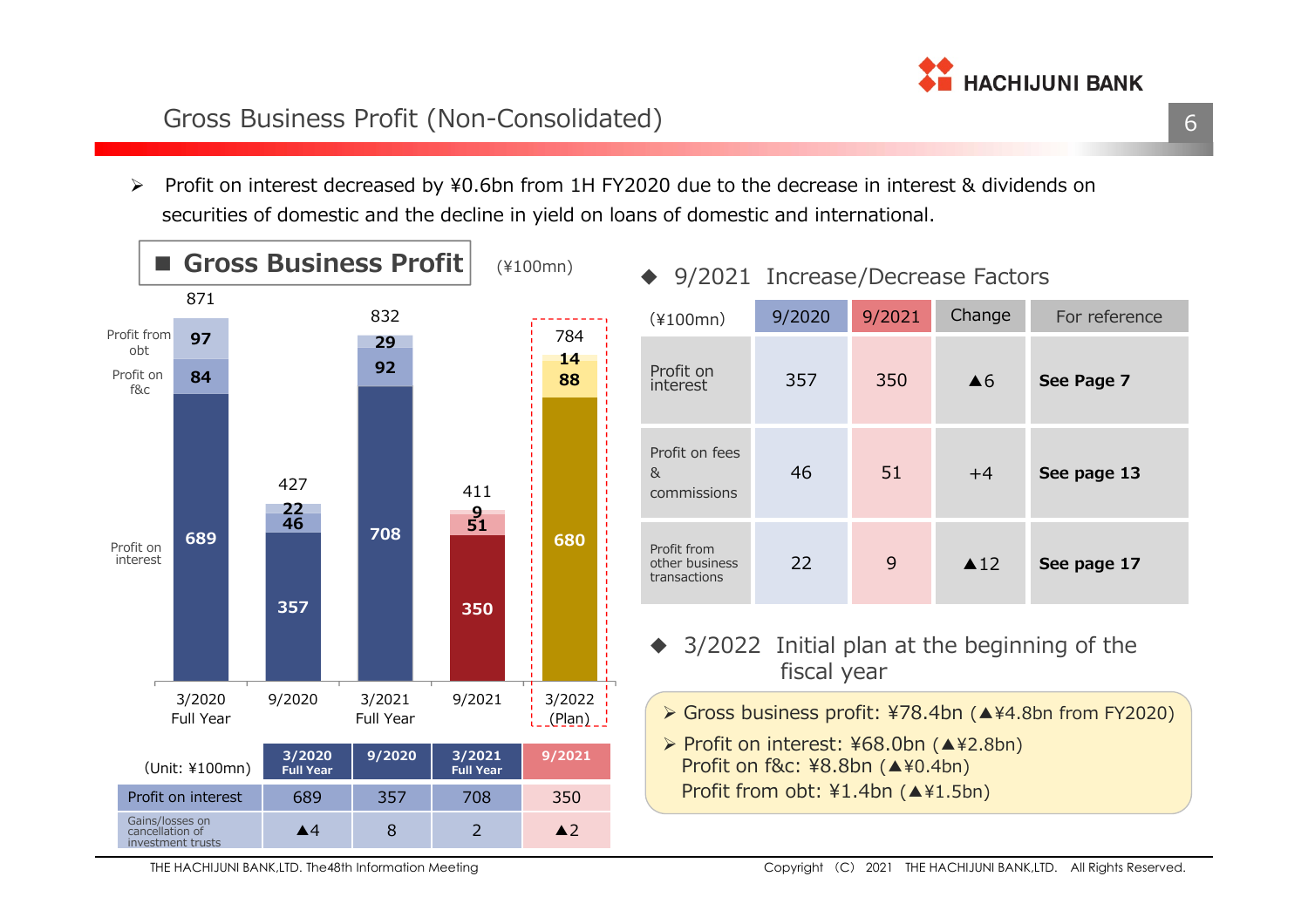

#### Profit on Interest<sup>1</sup> (Non-Consolidated)

- Interest on loans was ¥20.9bn (▲¥1.0bn from 1H FY2020).
- $\blacktriangleright$ Profit on interest of 3/2022 will decrease by ¥2.8bn from 3/2021.

| $(*100mn)$                                               | 3/2020<br><b>Full Year</b> | 9/2020             | 3/2021<br><b>Full Year</b> | 9/2021             | 3/2022<br><b>Initial</b><br>Plan | ■ Yield<br>(96)            |      |        |        |        |
|----------------------------------------------------------|----------------------------|--------------------|----------------------------|--------------------|----------------------------------|----------------------------|------|--------|--------|--------|
| <b>Profit on interest</b>                                | 689                        | 357                | 708                        | 350                | 680                              |                            |      | 9/2020 | 3/2021 | 9/2021 |
| Interest on loans                                        | 469                        | 219                | 433                        | 209                | 423                              | <b>Yield on loans</b>      | 0.86 | 0.78   | 0.77   | 0.73   |
| Domestic                                                 | 418                        | 203                | 406                        | 198                |                                  | Domestic                   | 0.79 | 0.75   | 0.75   | 0.73   |
| International                                            | 51                         | 15                 | 26                         | 10                 |                                  | Excl. loans to the         | 0.84 | 0.82   | 0.81   | 0.77   |
| Interest & dividends<br>on securities                    | 316                        | 165                | 323                        | 152                | 294                              | Japanese govt.             |      |        |        |        |
| Domestic                                                 | 226                        | 126                | 241                        | 112                | __                               | International              | 2.70 | 1.54   | 1.25   | 0.86   |
| International                                            | 89                         | 38                 | 81                         | 39                 |                                  | <b>Yield on securities</b> | 1.22 | 1.19   | 1.15   | 1.07   |
| Interest on deposits                                     | $\triangle$ 35             | $\triangle$ 5      | $\triangle$ 9              | $\triangle$ 2      | $\blacktriangle$ 7               | Domestic                   | 1.04 | 1.12   | 1.05   | 0.96   |
| Domestic                                                 | $\blacktriangle$ 4         | $\blacktriangle$ 1 | $\triangle$ 3              | $\blacktriangle$ 1 | $\hspace{0.05cm}$                | International              | 2.14 | 1.54   | 1.66   | 1.58   |
| International                                            | $\triangle$ 30             | $\triangle$ 3      | $\triangle$ 5              | $\blacktriangle$ 1 |                                  | <b>Funding costs</b>       | 0.13 | 0.08   | 0.06   | 0.03   |
| Interest payment on<br>interest rate swaps               | $\triangle$ 28             | $\triangle$ 16     | $\triangle$ 33             | $\triangle$ 15     | $\triangle$ 38                   | Domestic                   | 0.02 | 0.02   | 0.02   | 0.01   |
| Domestic                                                 | $\triangle$ 17             | $\triangle$ 12     | $\triangle$ 23             | $\triangle$ 9      |                                  | International              | 1.64 | 0.77   | 0.57   | 0.29   |
| International                                            | $\triangle$ 10             | $\triangle$ 3      | $\triangle$ 10             | $\triangle$ 5      |                                  | Yield on deposits          | 0.05 | 0.02   | 0.01   | 0.00   |
| $(*100mn)$                                               | 3/2020<br><b>Full Year</b> | 9/2020             | 3/2021<br><b>Full Year</b> | 9/2021             | 3/2022<br>Plan                   | Domestic                   | 0.00 | 0.00   | 0.00   | 0.00   |
| Loans to the Japanese<br>government<br>(average balance) | 2,859                      | 3,031              | 3,133                      | 3,180              | 4,666                            | International              | 1.94 | 0.62   | 0.44   | 0.19   |

THE HACHIJUNI BANK,LTD. The48th Information Meeting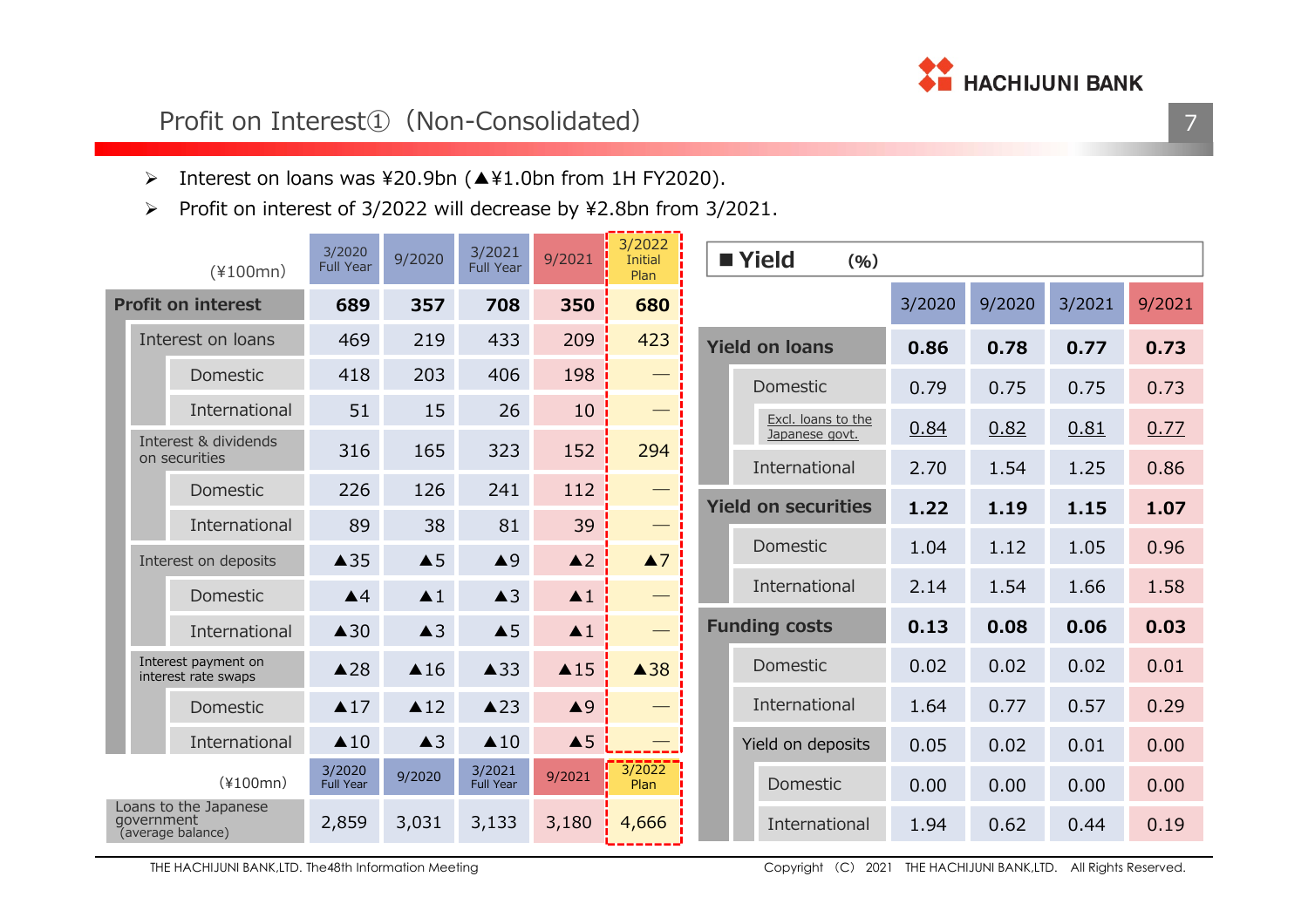

#### Major Accounts (Loans/Deposits)

- $\blacktriangleright$ 6-month average balance of loans and deposits marked new record highs respectively.
- $\blacktriangleright$ Loans inside and outside Nagano Prefecture increased firmly and the increasing trend will continue.



THE HACHIJUNI BANK,LTD. The48th Information Meeting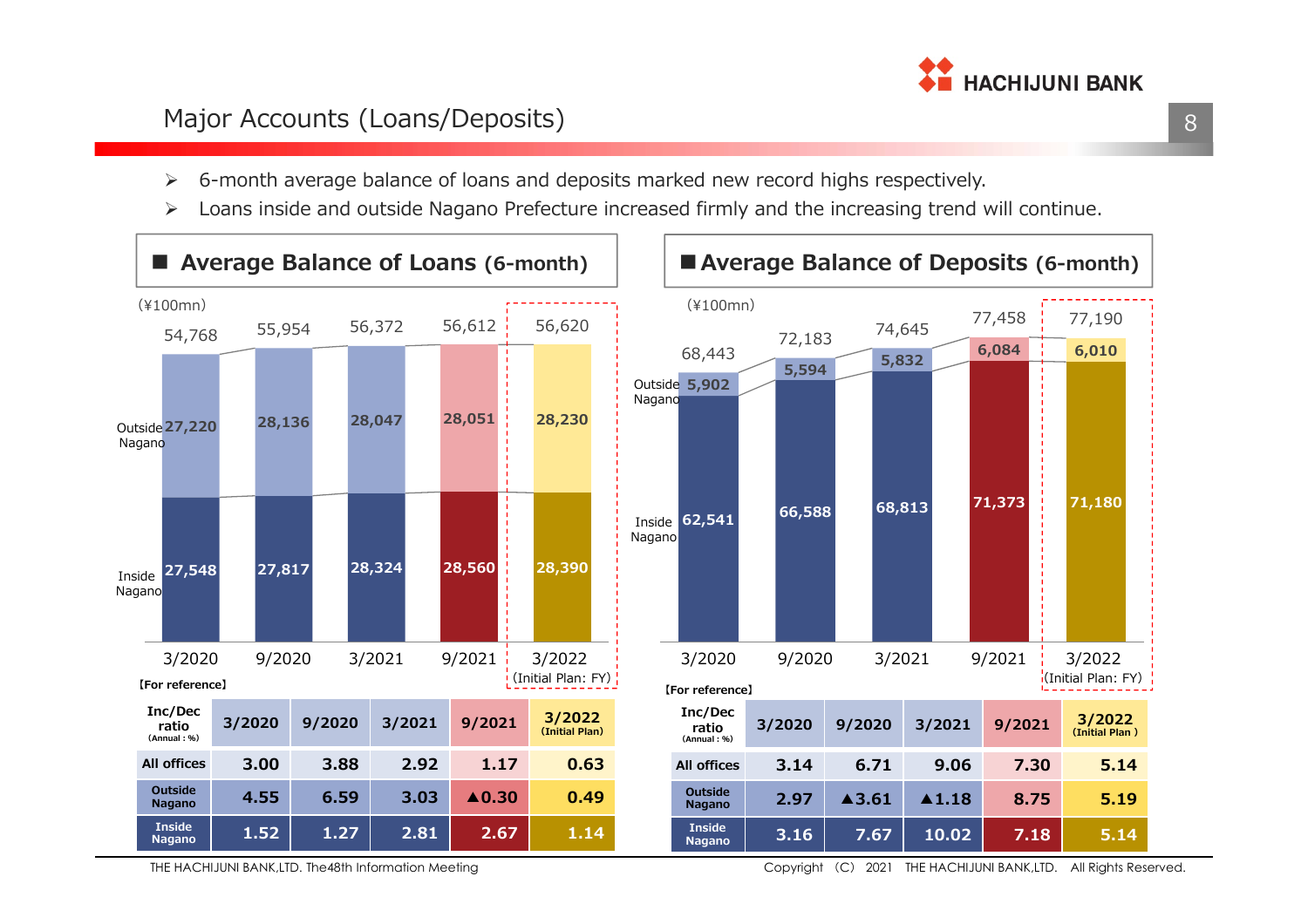

#### Main Figures (Business Loans)

 $\blacktriangleright$  Business loans increased by ¥57.0bn from 1H FY2020 due to the increase in fund raising support for customers affected by COVID-19.



#### ■Business Loans for Real **Estate Sector (Outstanding Balance)**

| (100mn)                        | 3/2020 | 9/2020 | 3/2021 | 9/2021 |
|--------------------------------|--------|--------|--------|--------|
| Inside Nagano                  | 1,699  | 1,673  | 1,803  | 1,718  |
| Total                          | 4,159  | 4,137  | 4,293  | 4,288  |
| Loans to<br>large<br>companies | 1,520  | 1,496  | 1,493  | 1,490  |

※ Large companies: ¥1bn or more capital with 300 or over employees

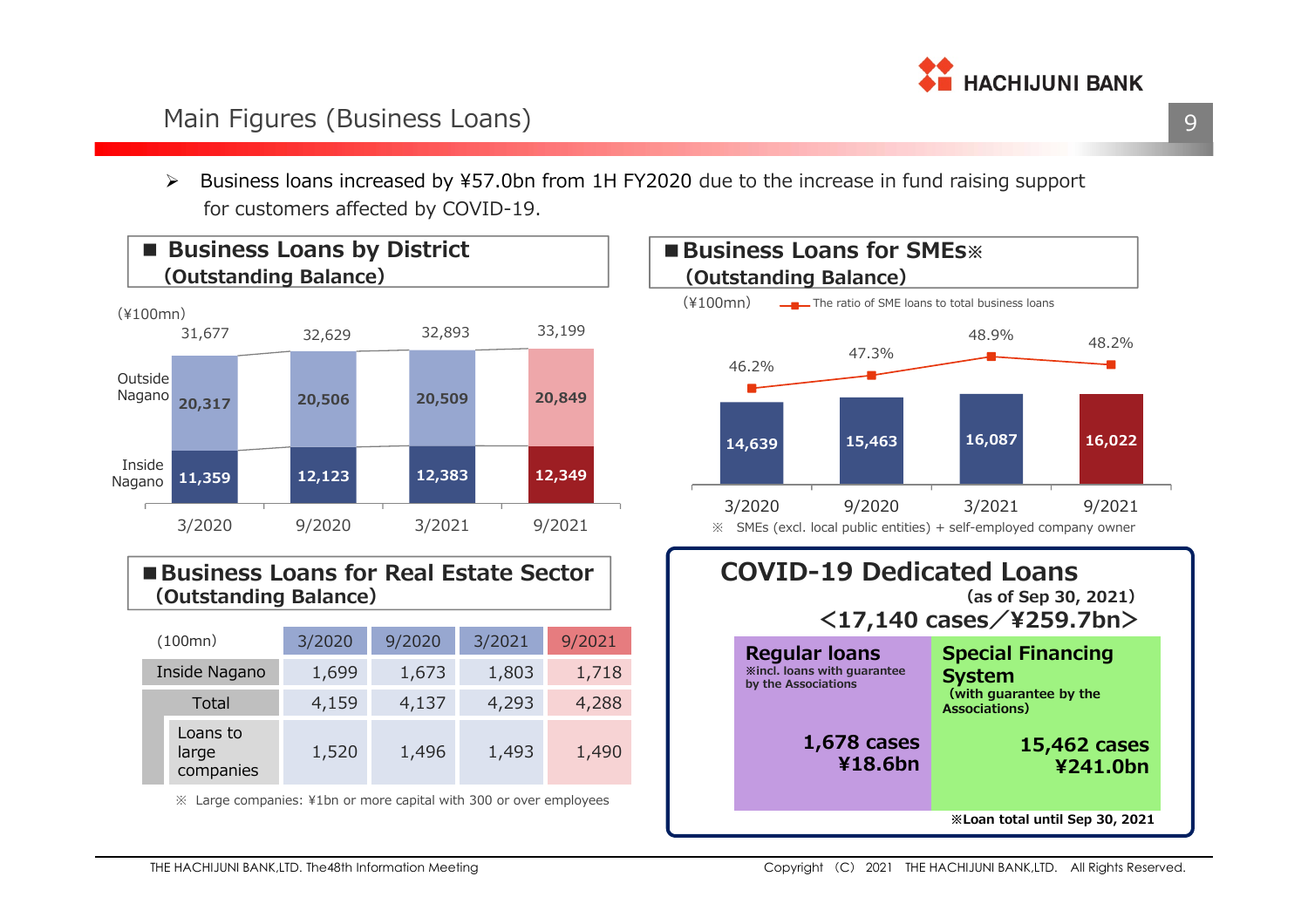

#### Main Figures (Personal Loans)

- $\blacktriangleright$ Personal loans increased by ¥46.4bn from 1H FY2020, hitting new record high.
- $\blacktriangleright$  Housing-related loans also increased by ¥51.7bn due to the increase in loans for newly-built houses, hitting new record high.



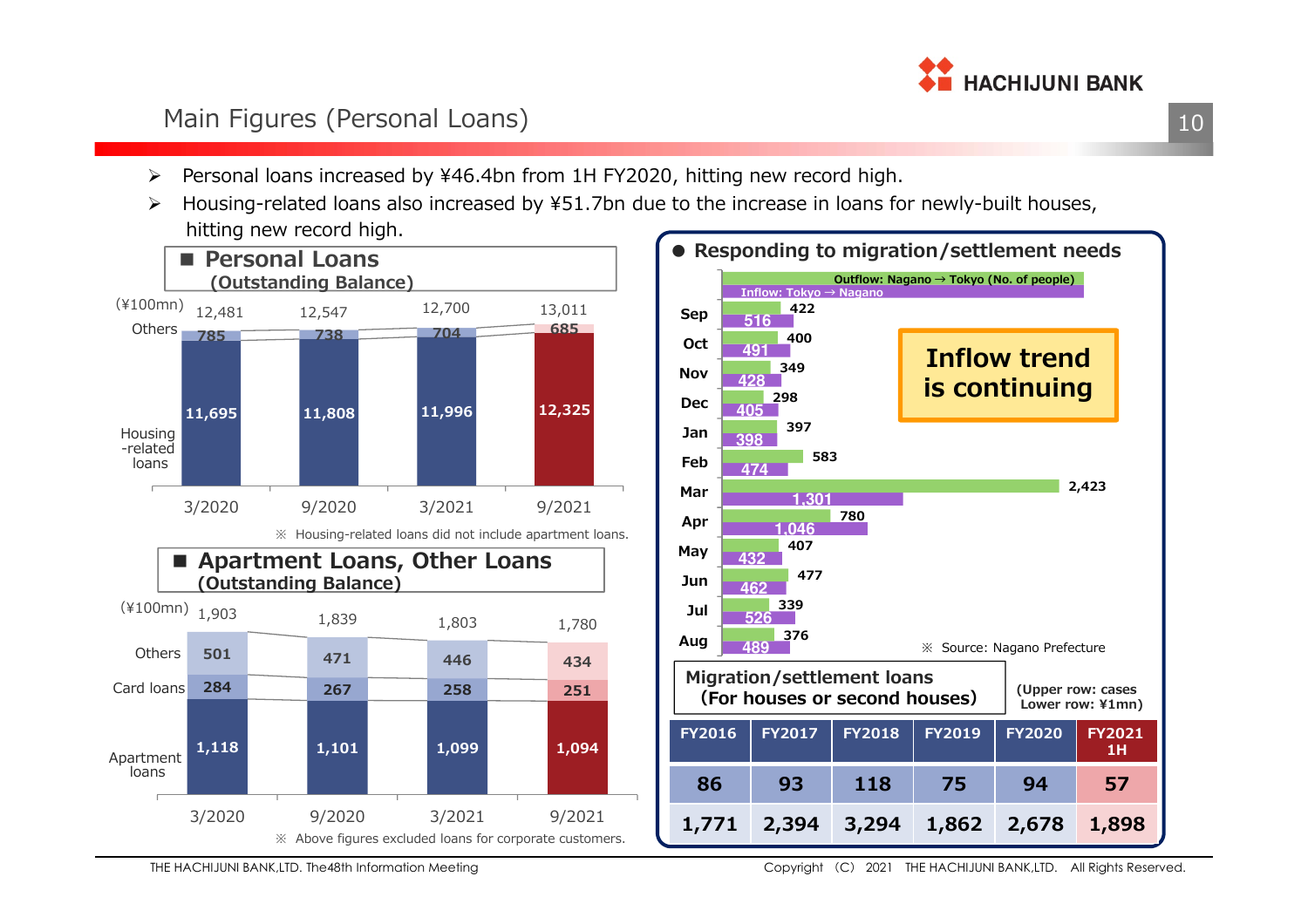

|                               |                               | 3/2017 | 3/2018 | 3/2019 | 3/2020 | 3/2021 | 9/2021 | Change from<br>3/2017                        |
|-------------------------------|-------------------------------|--------|--------|--------|--------|--------|--------|----------------------------------------------|
| Loans (Yen)                   | Monthly average<br>$(*100mn)$ | 47,912 | 49,649 | 51,679 | 53,074 | 54,299 | 55,370 | $+7,458$<br>$[+15.5\%]$                      |
|                               | Yield $(% )$                  | 0.956  | 0.893  | 0.837  | 0.782  | 0.748  | 0.719  | $\triangle$ 0.237<br>$[$ $\triangle$ 24.7% ] |
| Corporate                     | Monthly average<br>$(*100mn)$ | 27,315 | 28,015 | 28,578 | 28,708 | 29,868 | 29,925 | $+2,610$<br>$[+9.5\%]$                       |
| customers                     | Yield $(% )$                  | 0.715  | 0.673  | 0.645  | 0.620  | 0.611  | 0.603  | $\triangle$ 0.112<br>$[$ $\triangle$ 15.6% ] |
| <b>Personal</b>               | Monthly average<br>$(*100mn)$ | 11,336 | 11,659 | 12,083 | 12,442 | 12,646 | 12,951 | $+1,615$<br>$[ +14.2\% ]$                    |
| customers                     | Yield $(% )$                  | 1.876  | 1.784  | 1.691  | 1.604  | 1.512  | 1.456  | $\triangle 0.420$<br>$[$ $\triangle$ 22.3% ] |
| <b>Housing</b>                | Monthly average<br>$(*100mn)$ | 9,633  | 9,989  | 10,450 | 10,883 | 11,216 | 11,616 | $+1,983$<br>$[+20.5\%]$                      |
| -related                      | Yield $(% )$                  | 1.539  | 1.449  | 1.363  | 1.284  | 1.214  | 1.170  | $\triangle$ 0.369<br>$[$ $\triangle$ 23.9% ] |
| Local public                  | Monthly average<br>$(*100mn)$ | 7,475  | 8,227  | 9,160  | 9,627  | 9,910  | 10,719 | $+3,244$<br>$[+43.3\%]$                      |
| entities etc.                 | Yield $(% )$                  | 0.558  | 0.487  | 0.419  | 0.347  | 0.285  | 0.224  | $\triangle$ 0.334<br>$[$ $\triangle$ 59.8% ] |
| <b>Japanese</b><br>government | Monthly average<br>$(*100mn)$ | 1,453  | 1,913  | 2,544  | 2,935  | 3,232  | 4,004  | $+2,551$<br>$[+175.5\%]$                     |

Note: The above figures were based on ALM accounting so they were different from the figures on Financial Statements.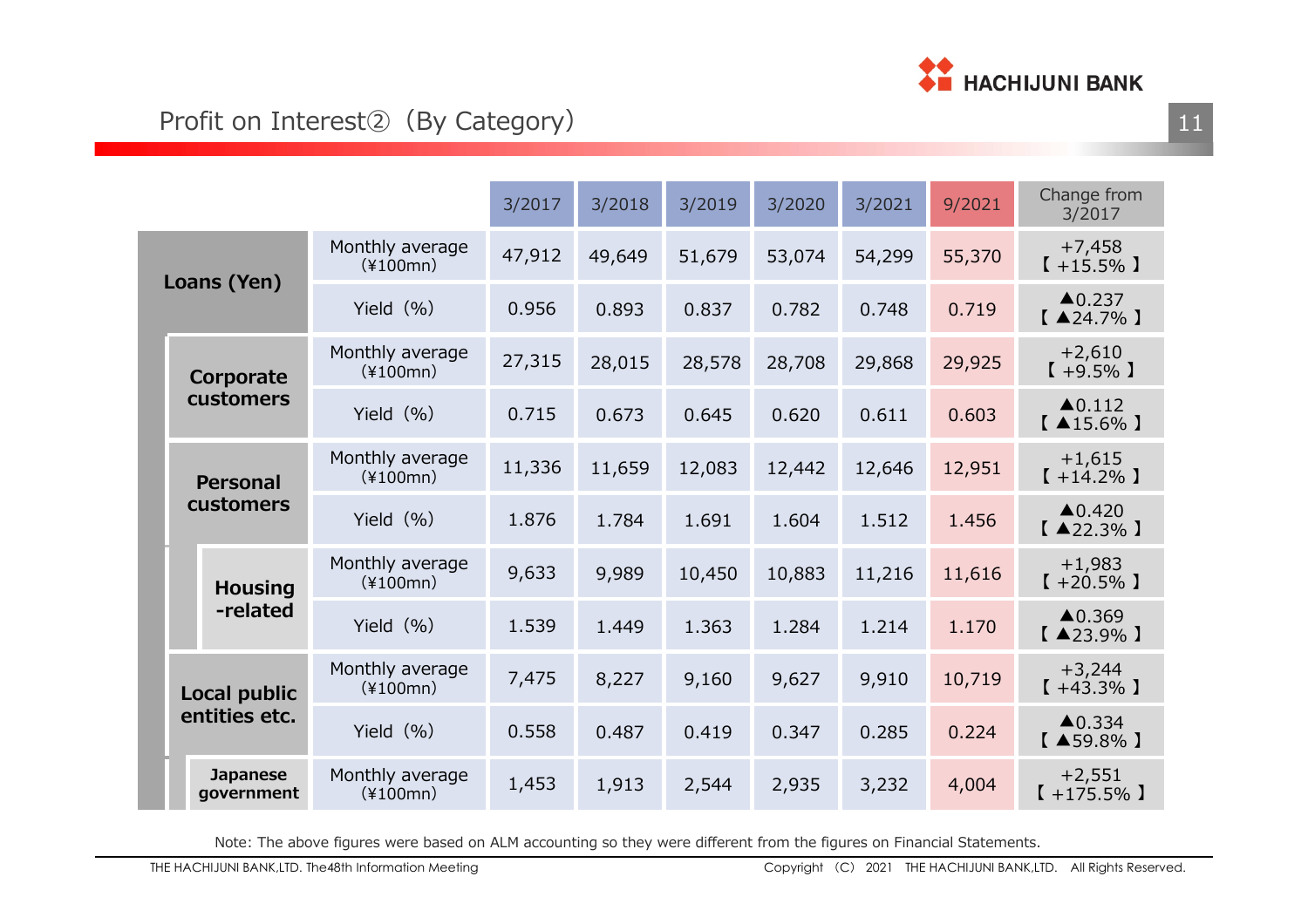

Profit on Interest<sup>3</sup> (Personal Banking: Non face-to-face functions/low cost operation)

|                    | Web Contract of Unsecured Loans [Oct 2021~]                                                                                                                                                                                                                                                                                                                                                                                                                                                                                           |                          |                                                                                                                                                                                                                                                                  |                                                                                           |                                            |                                                |
|--------------------|---------------------------------------------------------------------------------------------------------------------------------------------------------------------------------------------------------------------------------------------------------------------------------------------------------------------------------------------------------------------------------------------------------------------------------------------------------------------------------------------------------------------------------------|--------------------------|------------------------------------------------------------------------------------------------------------------------------------------------------------------------------------------------------------------------------------------------------------------|-------------------------------------------------------------------------------------------|--------------------------------------------|------------------------------------------------|
|                    | Several unsecured loans started the                                                                                                                                                                                                                                                                                                                                                                                                                                                                                                   |                          | Loans                                                                                                                                                                                                                                                            | Web<br>contract                                                                           | <b>Ratio of web</b><br>contract (Oct 2021) | <b>Group credit life</b><br>insurance with scc |
|                    | web contract.                                                                                                                                                                                                                                                                                                                                                                                                                                                                                                                         |                          | Hachini-no free loan                                                                                                                                                                                                                                             | Already<br>started                                                                        | 77.1%                                      |                                                |
| Non                | Group credit life insurance with<br>special contract of cancer became                                                                                                                                                                                                                                                                                                                                                                                                                                                                 |                          | <b>Car loan</b>                                                                                                                                                                                                                                                  |                                                                                           | 71.6%                                      | <b>Available</b>                               |
|                    | available for unsecured loans.                                                                                                                                                                                                                                                                                                                                                                                                                                                                                                        |                          | Remodeling/exterior loan                                                                                                                                                                                                                                         | <b>Started in</b>                                                                         | 29.1%                                      |                                                |
|                    | The web contract will be applied to                                                                                                                                                                                                                                                                                                                                                                                                                                                                                                   |                          | <b>Education card loan</b>                                                                                                                                                                                                                                       | <b>Oct 2021</b>                                                                           | 83.3%                                      |                                                |
|                    | housing loans.                                                                                                                                                                                                                                                                                                                                                                                                                                                                                                                        |                          | Card loan <new mighty=""></new>                                                                                                                                                                                                                                  | 2.7%                                                                                      |                                            |                                                |
| face-to-face       | Smartphone-Dedicated Apps "Wallet+" [scheduled in Jul 2022]                                                                                                                                                                                                                                                                                                                                                                                                                                                                           |                          |                                                                                                                                                                                                                                                                  |                                                                                           |                                            |                                                |
| <b>functions</b>   | Grasping customer needs correctly by analyzing savings purposes and reference histories, providing<br>brand-new financial services<br>Planning to introduce the Bank's business partners to users by advertisements and coupon delivery<br>Preparing to Mass-Marketing in Head Office [Jun 2021~]<br>Strengthening organizational structure to increase operational efficiency through DX and to develop new<br>services<br><b>Digital Promotion Group</b><br>in Planning & Coordination Dept.<br><b>Digital Transformation Dept.</b> |                          | Cross-organizational group to respond quickly to measures for digital transformation<br>DX-dedicated dept. in charge of long-term business model reform and development of<br>human resources [staff dispatching to external institutions: 5 as of Oct 30, 2021] |                                                                                           |                                            |                                                |
|                    | Branches/Group Company (Hachijuni Credit Guarantee Co., Ltd.)                                                                                                                                                                                                                                                                                                                                                                                                                                                                         |                          |                                                                                                                                                                                                                                                                  |                                                                                           |                                            |                                                |
| Low cost operation | Branches: promoting the relocation of main career track staff by changing the person in charge of loan sales<br>Group company: Hachijuni Credit Guarantee Co., Ltd. raised operational efficiency and decreased staff<br>headcount.<br><b>Staff for loan sales</b><br>Ratio of<br><b>Feb 2020</b><br>sales assistant staff<br>3.7%<br>in loan plazas                                                                                                                                                                                  | <b>Feb 2021</b><br>11.6% | <b>Feb 2022</b><br>Plan: approx.15%                                                                                                                                                                                                                              | <b>Decrease in headcount</b><br>Hachijuni Credit<br>Guarantee Co., Ltd.<br>(No. of staff) | Apr 2017<br>39                             | Apr 2021<br>34                                 |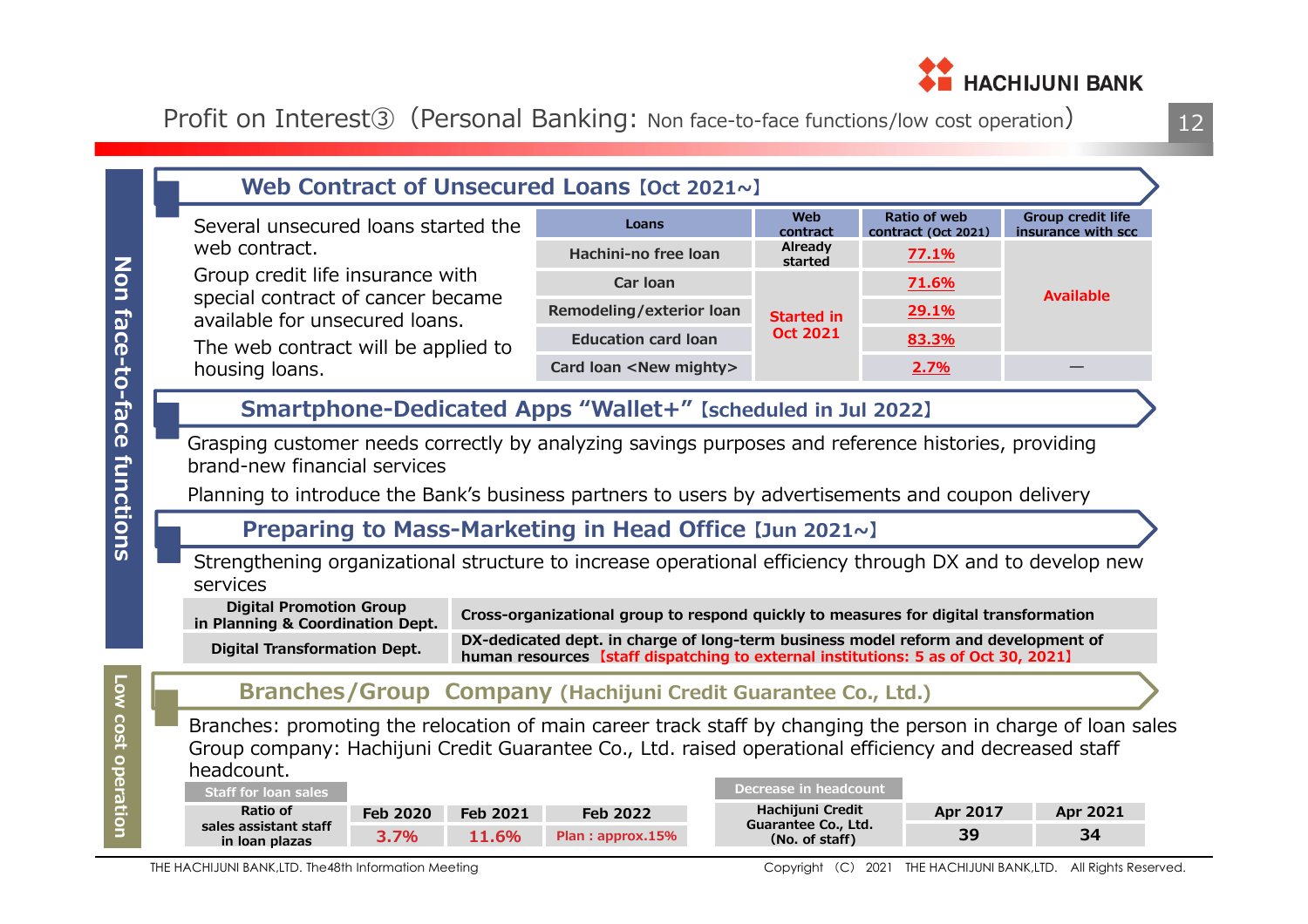

### Profit on Fees & Commissions①(Non-Consolidated)

 Profit on f&c was ¥5.1bn (+¥0.4bn from 1H FY2020) due to increases in consulting-related income of corporate banking and personal banking.

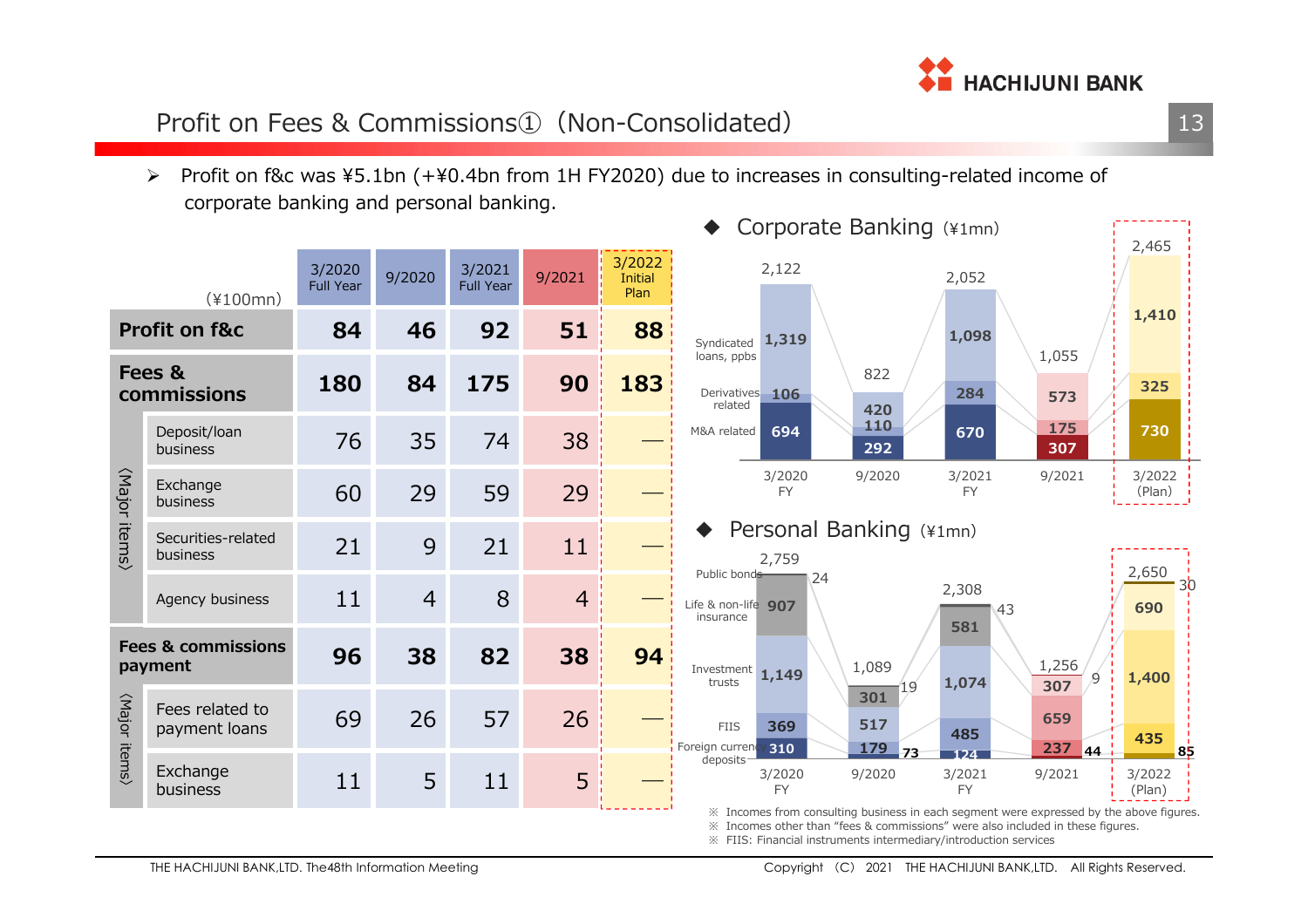

14

|                           |                                                                                                                            |                 | <b>Head Office: Business Promotion Dept.</b>                        |          |                           |                                              |  |                                                                                         |                                                                                         |                                                                |  |
|---------------------------|----------------------------------------------------------------------------------------------------------------------------|-----------------|---------------------------------------------------------------------|----------|---------------------------|----------------------------------------------|--|-----------------------------------------------------------------------------------------|-----------------------------------------------------------------------------------------|----------------------------------------------------------------|--|
|                           | Business Promotion Dept., established in Jun 2020,<br>reinforces functions/menu/structure.                                 |                 |                                                                     |          |                           | <b>Business details</b>                      |  |                                                                                         |                                                                                         |                                                                |  |
|                           | <b>Business</b><br><b>Promotion Dept.</b>                                                                                  | <b>Jun 2020</b> | Apr 2021                                                            | Oct 2021 |                           | $\cdot$ IT consulting                        |  | • Supporting branches<br>Subsidy application etc.                                       | ● Business finance<br>Structured finance etc.<br>• Life insurance for corporations etc. |                                                                |  |
|                           | No. of staff                                                                                                               | 42              | 47                                                                  | 51       | • M&A/Business succession |                                              |  |                                                                                         | $\bullet$ Trust group [Jun 2021~]                                                       |                                                                |  |
| Structure                 |                                                                                                                            |                 |                                                                     |          |                           |                                              |  | Branches: the Right Person is Assigned to the Right Position                            |                                                                                         |                                                                |  |
|                           | Proposing derivative products by branches                                                                                  |                 |                                                                     |          |                           | <b>Relocation of staff</b><br>(No. of staff) |  | End of Mar,<br>2021                                                                     | End of Jul,<br>2021                                                                     | Plan: End of Mar,<br>2022                                      |  |
|                           | • Branches can propose independently derivatives                                                                           |                 |                                                                     |          |                           | Corporate +area                              |  | 519                                                                                     | 531                                                                                     | 650                                                            |  |
|                           | products in Nov 2021.<br>Interest rate swap                                                                                |                 | • Currency option                                                   |          |                           | Personal (MA)                                |  | 377                                                                                     | 335                                                                                     | 210                                                            |  |
|                           |                                                                                                                            |                 |                                                                     |          |                           | Personal (loan)                              |  | 182                                                                                     | 162                                                                                     | 170                                                            |  |
|                           | Supporting the Development of Management Plan of Customers (Feb 2021~)                                                     |                 |                                                                     |          |                           |                                              |  |                                                                                         |                                                                                         |                                                                |  |
|                           | Fee-charging support for subsidy application                                                                               |                 |                                                                     |          |                           |                                              |  | <b>Business restructuring subsidy</b><br>No. of support in 1H FY2021: 388 cases         |                                                                                         |                                                                |  |
|                           | • Manufacturing subsidy • Business restructuring subsidy                                                                   |                 |                                                                     |          |                           |                                              |  | [fee-charging support: 169 cases]                                                       |                                                                                         |                                                                |  |
|                           |                                                                                                                            |                 | Personnel Consulting/IT Consulting [Apr 2021~]                      |          |                           |                                              |  |                                                                                         |                                                                                         |                                                                |  |
| <b>Functions/Services</b> |                                                                                                                            |                 | <b>Personnel consulting</b><br>(Nagano Economic Research Institute) |          |                           |                                              |  | (Hachijuni System Development Co., Ltd.)                                                | IT consulting                                                                           |                                                                |  |
|                           |                                                                                                                            |                 | Securing human resources, enhancing motivation                      |          |                           |                                              |  |                                                                                         | Solving IT related problems                                                             |                                                                |  |
|                           |                                                                                                                            |                 | Subsidy Diagnosis System [Oct 2021~]                                |          |                           |                                              |  |                                                                                         |                                                                                         |                                                                |  |
|                           | Adding new functions in tablet terminals                                                                                   |                 |                                                                     |          |                           | <b>Examples</b>                              |  |                                                                                         |                                                                                         |                                                                |  |
|                           | Information regarding grants/subsidies/supporting menu of the<br>Bank are displayed by inputting answers to the questions. |                 |                                                                     |          |                           | of supporting<br>menu                        |  | · Human resources development<br><b>subsidy</b><br>$\bullet$ Career advancement subsidy | etc.                                                                                    | <b>Business restructuring subsidy</b><br>Manufacturing subsidy |  |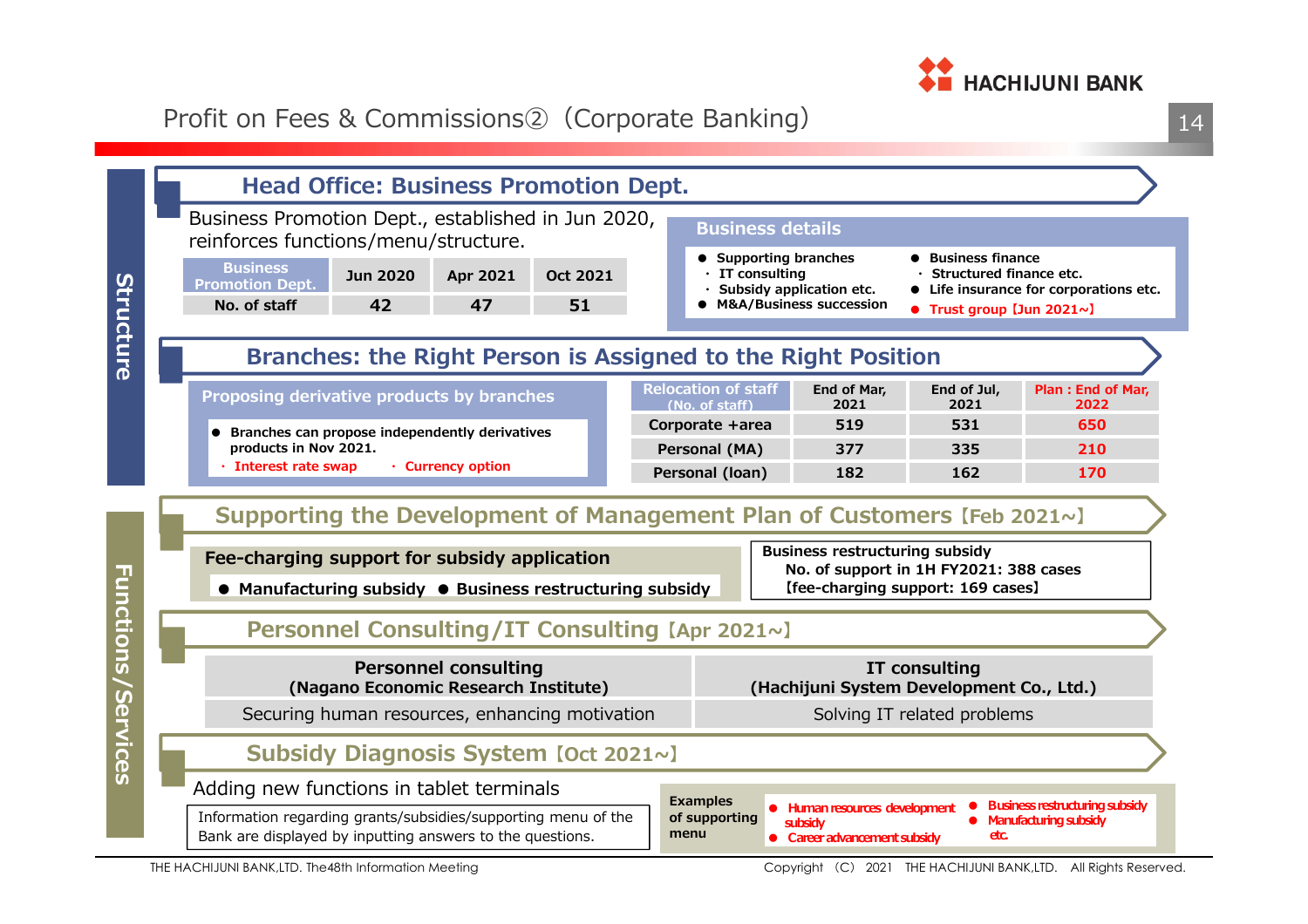

### Investment Type Products (Personal Banking) 1

- $\blacktriangleright$  Outstanding balance (market price) of investment type products in personal banking increased by ¥31.2bn from 1H FY2020 due to an increase of sales, reflecting robust market conditions.Monthly installments of 3/2022 will increase by ¥0.4bn from 3/2021.
- ➤ Income from investment type products increased by ¥0.3bn due to an increase in sales of the Bank.



THE HACHIJUNI BANK,LTD. The48th Information Meeting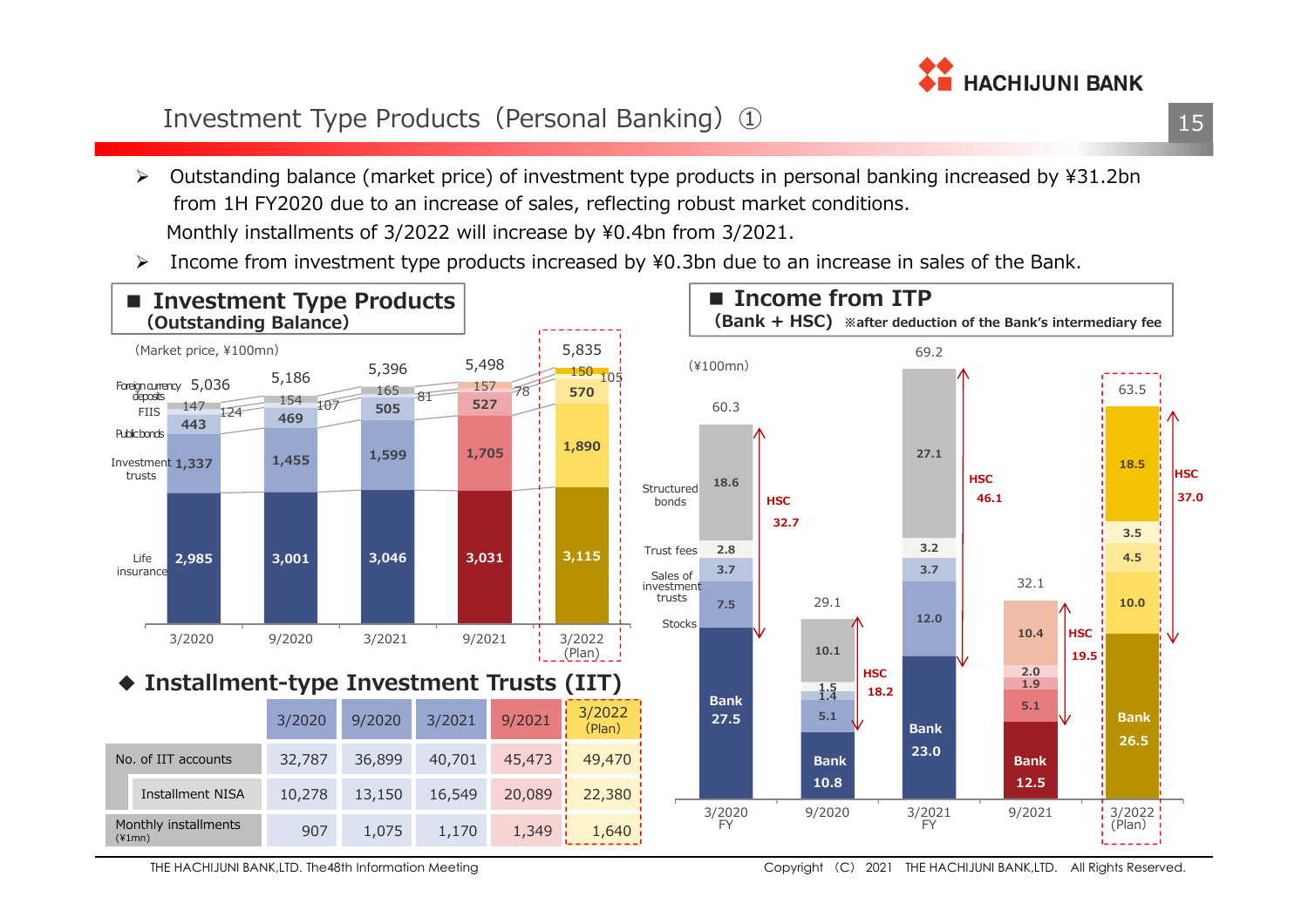

**End of Mar, 2021**28

**<sup>5</sup> <sup>28</sup> <sup>34</sup>**

**End of FY2018**

> 「住まい」 ハウスクリーニング

キッチン・レンジフード

エアコン/浴室/トイレなど

ホームセキュリティ

屋根·外壁

修理

**End of Sep, 2021**34

**End of FY2019**

空き家

管理

防犯·

防災機器

シロアリなどの

害虫駆除

**Financial Advisors (FA) [Oct 2021~]** 



 $55L1$ 

空き家解体

旅行

**No. of dispatching staff**

> **No. of qualified staff**

> > 家事代行

掃除·洗濯など

引越し

**2015(started)**

**CFP <sup>33</sup> <sup>32</sup> <sup>32</sup>**

**End of FY2017**

**FP 1st level <sup>59</sup> <sup>62</sup> <sup>66</sup>**

 $\overline{\circ}$ 

e

リフォーム・

外構工事

4 products: supporting property management to prepare to dementia risk, responding to bequests for benefactors or municipalities, etc.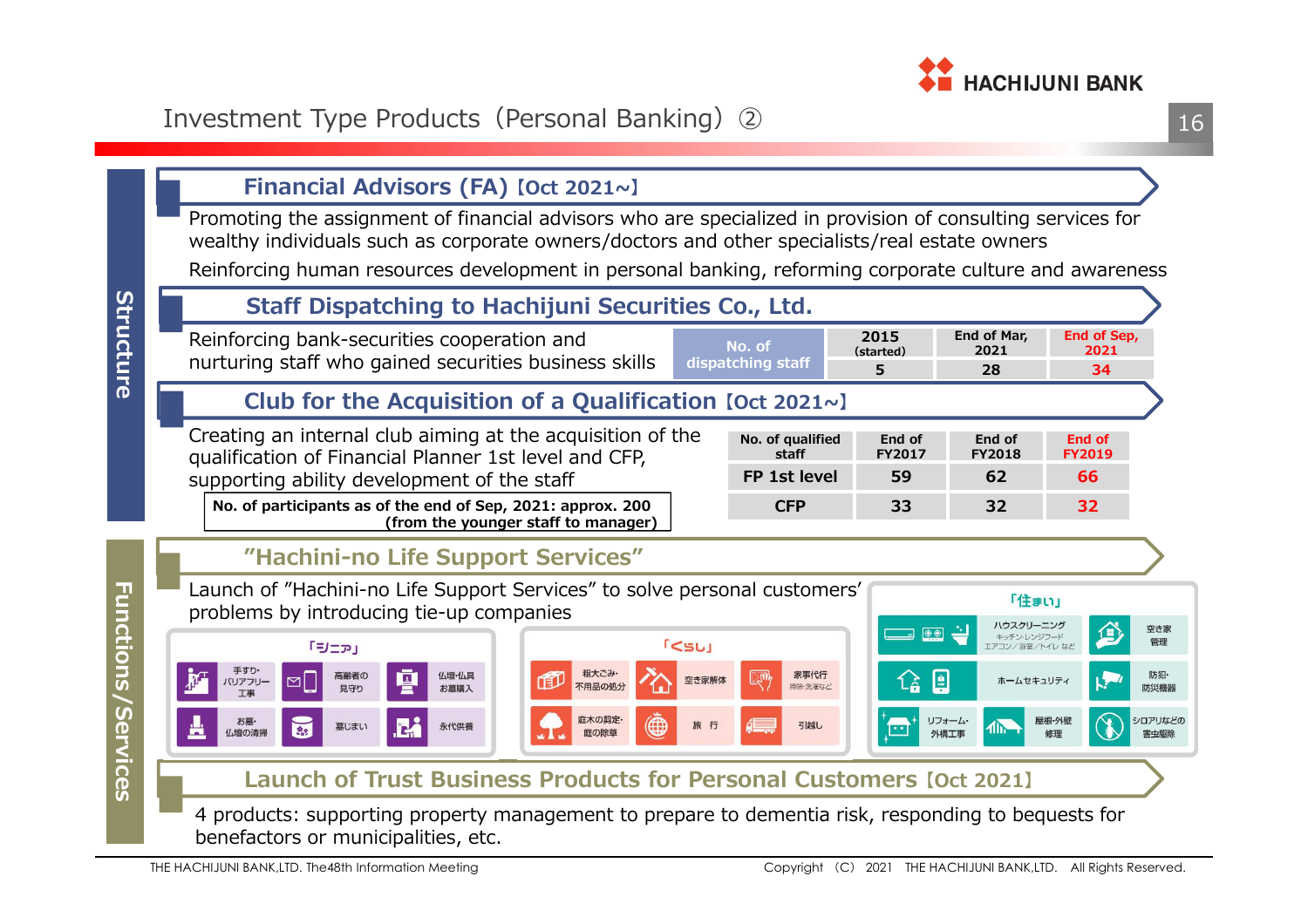### Profit/Losses Related to Securities (Non-Consolidated)

- $\blacktriangleright$ Profit/losses related to securities was ¥1.9bn (▲¥0.6bn from 1H FY2020).
- $\blacktriangleright$ Net P/L including gains/losses on money held in trusts was ¥2.4bn (+¥0.8bn).

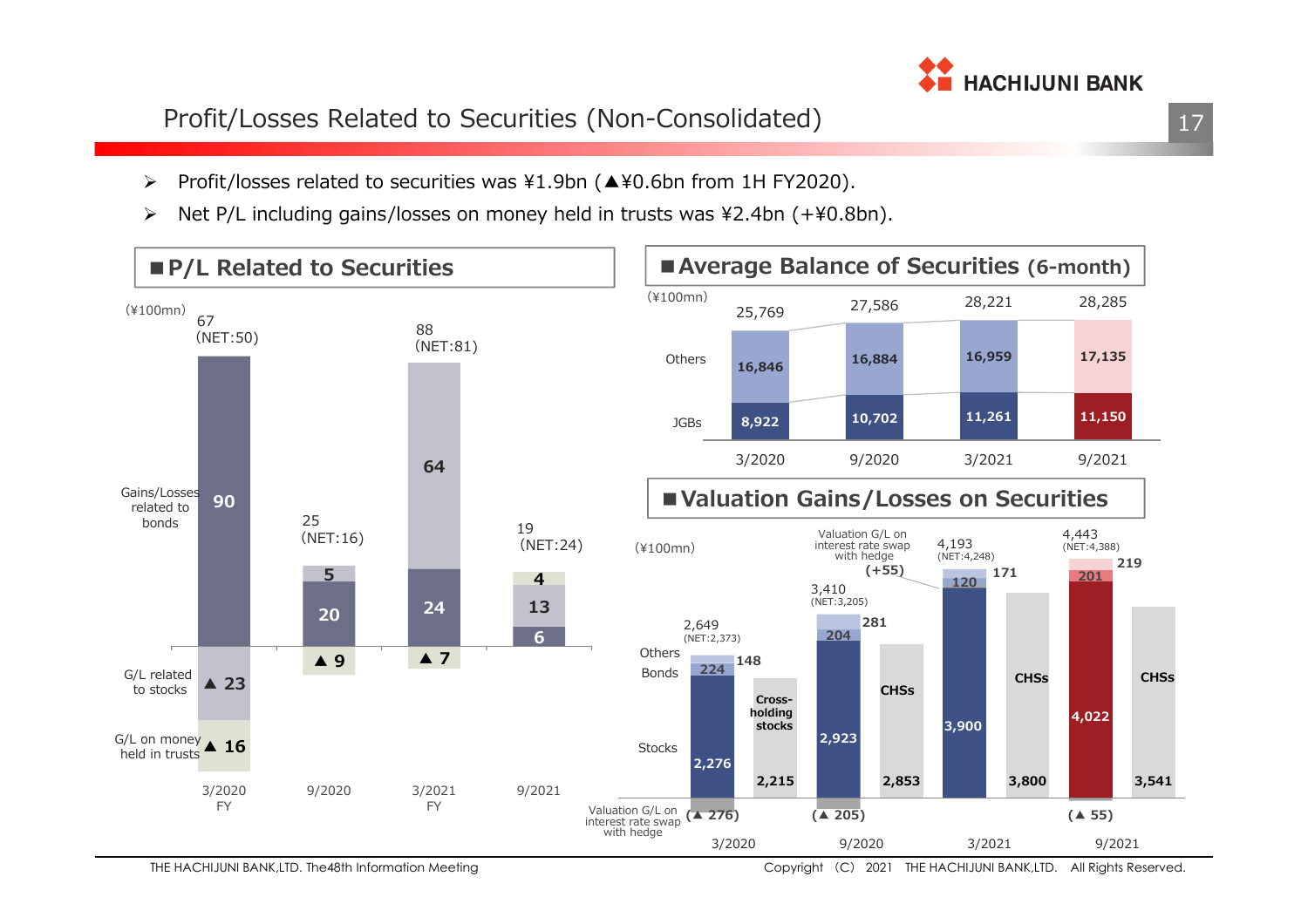

#### The Change in Outstanding Balance of Securities $\mathsf{S}$  18

Increasing profitability by diversified investment mainly in yen-denominated securities investment

|                                      | (Cost basis, ¥100mn)                                  | 3/2020 | 9/2020      | 3/2021      | 9/2021      | Valuation<br>G/L         | <b>Direction</b> | <b>Topics</b>                                                       |
|--------------------------------------|-------------------------------------------------------|--------|-------------|-------------|-------------|--------------------------|------------------|---------------------------------------------------------------------|
| <b>Bonds</b>                         | Interest bearing JGBs                                 | 8,869  | 9,800       | 11,314      | 10,090      | 166                      | $\rightarrow$    |                                                                     |
|                                      | Floating-rate JGBs                                    | 730    | 346         | 161         | 110         | $\mathbf{1}$             | $\rightarrow$    | <b>Establishment of Hachijuni</b>                                   |
|                                      | Inflation-protected JGBs                              | 217    | 242         | 242         | 165         | $\Omega$                 | $\rightarrow$    | <b>Asset Management Co.,</b><br>Ltd.                                |
|                                      | Other domestic bonds                                  | 7,070  | 7,016       | 7,105       | 6,836       | 16                       | $\uparrow$       | 1. Purposes of establishment                                        |
|                                      | Yen-denominated securitized products                  | 656    | 681         | 716         | 747         | 13                       | $\rightarrow$    |                                                                     |
|                                      | Structured bonds, Beneficial interests                | 802    | 940         | 1,153       | 1,201       | 3                        | $\rightarrow$    | (1) Further reinforcement of<br>investment sector                   |
|                                      | <b>CLO</b>                                            | 93     | 79          | 81          | 80          | $\triangle$ <sup>0</sup> | $\rightarrow$    | (2) Making future profit base by                                    |
| <b>Stocks</b>                        | Domestic stocks                                       | 1,137  | 1,143       | 1,157       | 1,193       | 4,022                    | $\rightarrow$    | utilizing functions of the                                          |
|                                      | Domestic ETF                                          | 208    | 87          | 120         | 109         | 9                        | $\rightarrow$    | asset management company                                            |
|                                      | J-REIT                                                | 266    | 263         | 289         | 329         | 95                       | $\rightarrow$    | 2. Date of establishment                                            |
|                                      | Other investment trusts                               | 2,288  | 2,217       | 2,189       | 2,080       | 51                       | $\rightarrow$    | Oct 1st, 2021                                                       |
| investment trusts<br>Yen-denominated | Union-type of funds etc.                              | 214    | 216         | 221         | 225         | $\mathbf{0}$             |                  | ※ Business operation is scheduled<br>to start by the end of FY2021. |
|                                      | Hedge funds                                           | 225    | 184         | 169         | 170         | $\mathbf 0$              | $\uparrow$       | 3. Business details                                                 |
|                                      | Hedge funds                                           | 47     | 46          | 48          | 49          | $\mathsf 9$              | $\uparrow$       |                                                                     |
| Foreign                              | Yen-denominated foreign bonds                         | 443    | 623         | 642         | 657         | 3                        | $\rightarrow$    | <b>Discretionary Investment</b><br><b>Business</b>                  |
|                                      | Yen-denominated foreign bonds                         | 150    | 138         | 235         | 312         | 18                       | $\rightarrow$    | <b>Investment Trust Management</b>                                  |
|                                      | Foreign currency-denominated bonds                    | 2,759  | 2,828       | 3,217       | 2,911       | 28                       | $\rightarrow$    | <b>Business</b><br><b>Investment Advisory Business</b>              |
| securities                           | Foreign currency- denominated<br>securitized products | 750    | 604         | 668         | 563         | $\mathbf{1}$             | $\rightarrow$    | · Type II Financial Instruments<br><b>Business</b>                  |
|                                      | Foreign currency-denominated CLO                      | 0      | $\mathbf 0$ | $\mathbf 0$ | $\mathbf 0$ | $\mathbf{0}$             | $\rightarrow$    | <b>Other related business</b>                                       |
|                                      | Total                                                 | 26,840 | 27,379      | 29,656      | 27,753      | 4,443                    |                  |                                                                     |
|                                      | Bond duration (years)                                 | 3.77   | 3.60        | 4.27        | 4.28        |                          |                  |                                                                     |

THE HACHIJUNI BANK,LTD. The48th Information Meeting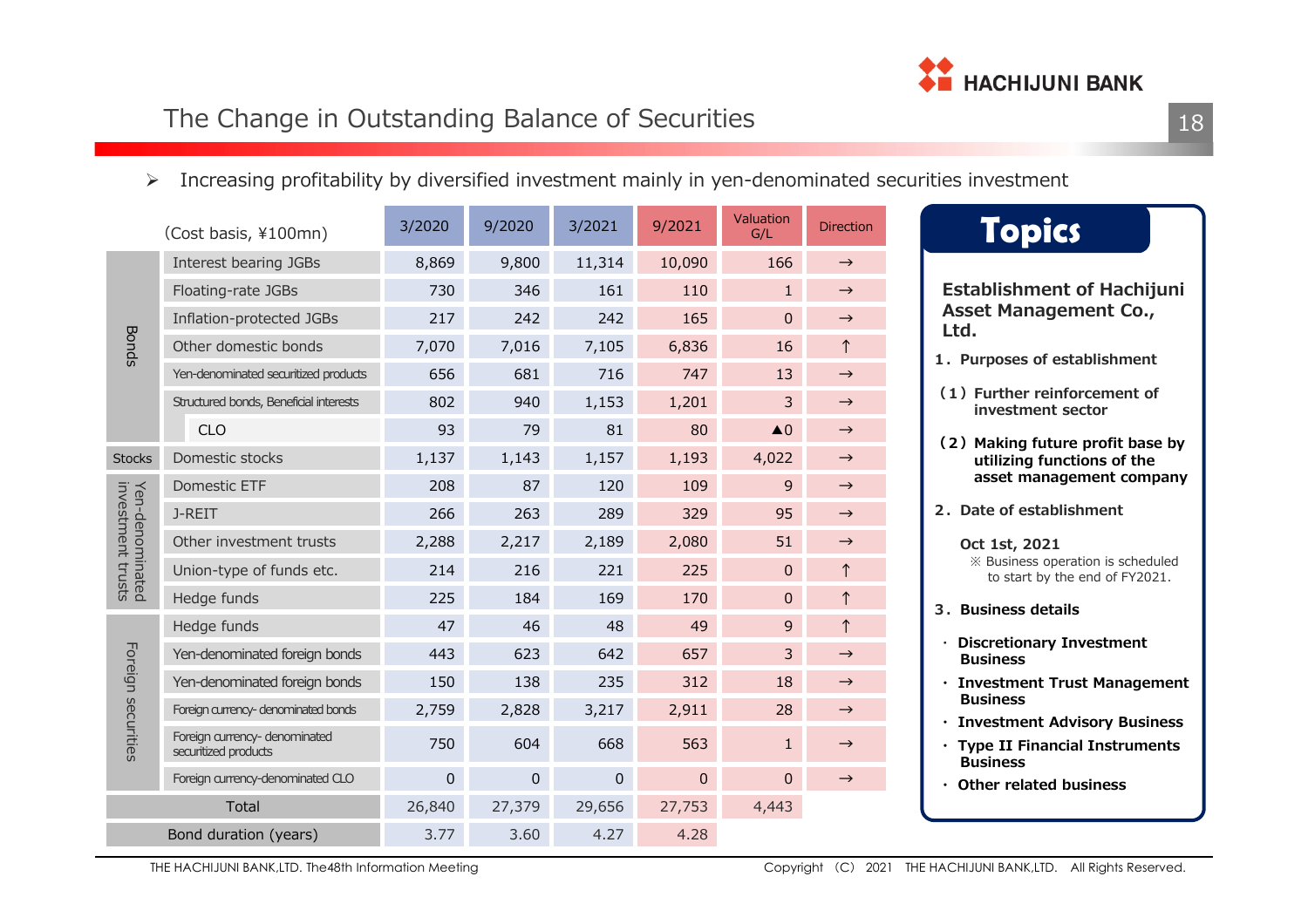

#### General & Administrative Expenses(Non-Consolidated)

- 
- 



| Depreciation and Investment Amounts |                                                                                                        |                                                                          |                                                                                                                                            |  |  |  |
|-------------------------------------|--------------------------------------------------------------------------------------------------------|--------------------------------------------------------------------------|--------------------------------------------------------------------------------------------------------------------------------------------|--|--|--|
| $(*100mn)$                          | 3/2021<br><b>Full Year</b>                                                                             | 9/2021                                                                   | 3/2022<br>(Full Year Plan)                                                                                                                 |  |  |  |
| Depreciation                        | 37                                                                                                     | 17                                                                       | 35                                                                                                                                         |  |  |  |
| Investment<br>amounts               | (Original plan: 39)<br>33                                                                              | 21                                                                       | (Original plan: 40)<br>43                                                                                                                  |  |  |  |
| Main<br>investments                 | *Reconstruction of<br>branches<br>*Renewal of<br>centralized clerical<br>systems<br>*Renewal of PC/ATM | *Reconstruction of<br><b>branches</b><br>*Maintenance<br>/renewal of ATM | $\frac{1}{2}$ Reconstruction of<br>branches/welfare<br>facilities<br>:*Wallet+ connecting<br>basis<br>*Renewal of ATM,<br>adding functions |  |  |  |

#### ◆ 9/2021 Increase/Decrease Factors

| $(*100mn)$                          | 9/2020 | 9/2021 | Change                   | Main factors                                                                                  |
|-------------------------------------|--------|--------|--------------------------|-----------------------------------------------------------------------------------------------|
| Personnel<br>expenses               | 136    | 132    | $\blacktriangle$ 4       | $\cdot$ Change in the staff<br>composition<br>·Decrease in expenses of<br>retirement benefits |
| <b>Non</b><br>personnel<br>expenses | 106    | 106    | $\triangle$ <sup>0</sup> | $\cdot$ Decreases in depreciation<br>and maintenance costs                                    |
| Tax                                 | 19     | 19     | $\triangle$ 0            |                                                                                               |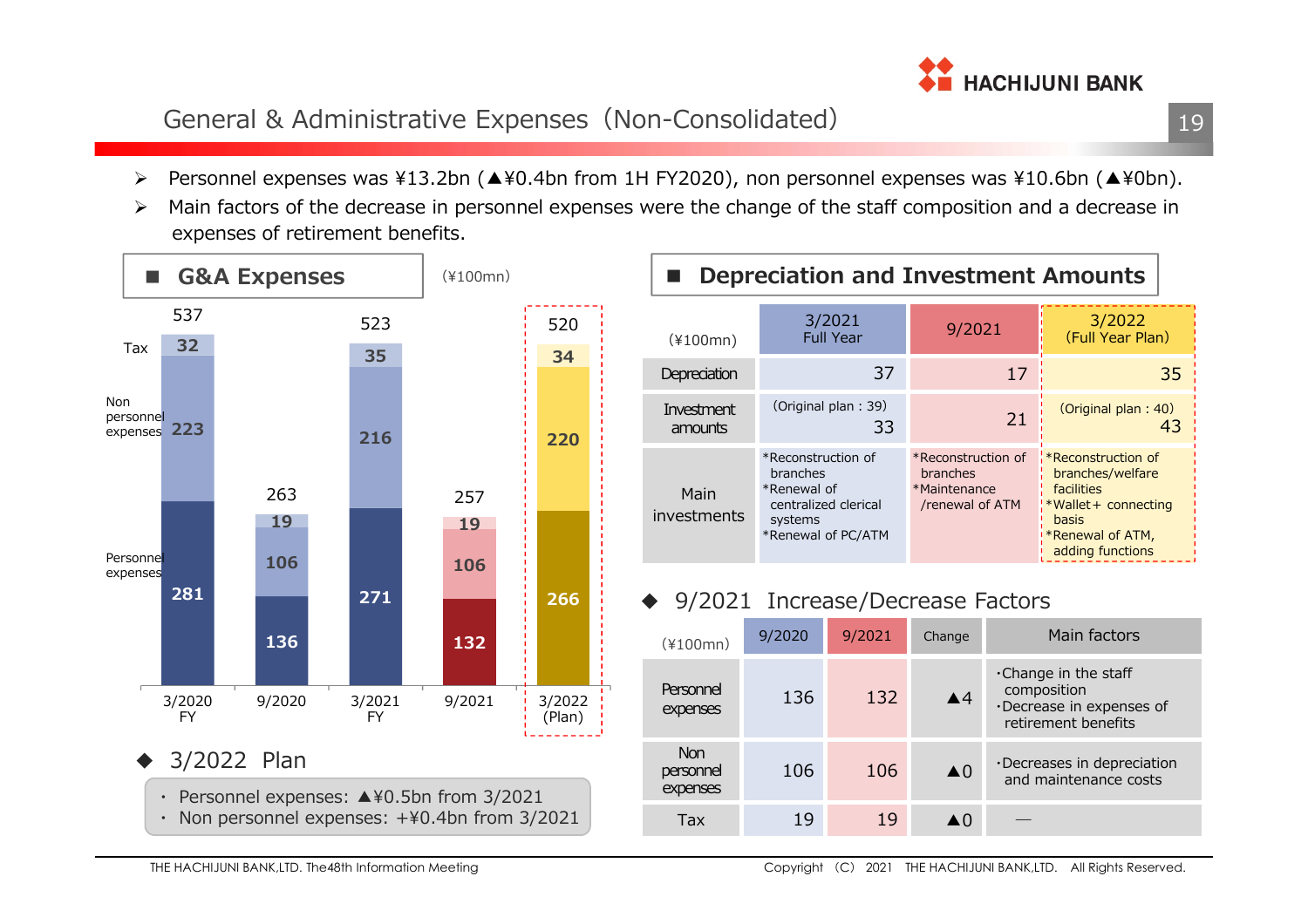### Credit Related Expenses (Non-Consolidated)

 $\triangleright$  Credit related expenses was ▲¥1.7bn (▲¥7.7bn from 1H FY2020) due to reversals of general reserve and specific reserve by declining bankruptcy probability and collecting reserves posted in past fiscal years.

# ■ Credit Related Expenses<br>←←←←←←←

| $(*100mn)$                                                              | 3/2020<br><b>Full Year</b> | 9/2020 | 3/2021<br><b>Full Year</b> | 9/2021              | 3/2022<br>(Initial Plan) |
|-------------------------------------------------------------------------|----------------------------|--------|----------------------------|---------------------|--------------------------|
| <b>Transfer to general</b><br>reserve for possible<br>loan losses (TGR) | 9                          | 10     | 5                          | $\triangle$ 5       | 8                        |
| <b>Disposal of NPL</b>                                                  | $\triangle 3$              | 49     | 82                         | $\blacktriangle$ 12 | 48                       |
| <b>Credit related</b><br>expenses (CRE)                                 | 6                          | 59     | 86                         | $\blacktriangle$ 17 | 56                       |



#### **2914 3926**"In danger of bankruptcy" or lower to "Normal" or "Needattention" $\frac{1}{2}$  More than  $\pm$  41.0 impact by 1 borrower **<sup>5</sup>FLB 8824844Disposal of NPLCRE︓¥8.6bnCRE︓¥5.6bn**CRE : **▲1.7bnDisposal of NPL FLB TGR**

9/2021 3/2022 (Forecast)

**FLB11**

**▲ 5**

**▲ 12**

**TGR** 

#### **【Disposal of NPL (specific reserve)】**



3/2021FY

**9**

**CRE︓**

**¥0.6bn**

**▲ 3**

Disposal of NPL

**FLB0**

3/2020FY

### **◆ No. of Upgrade/Downgrade**



**THE HACHIJUNI BANK** 

## <u>20</u>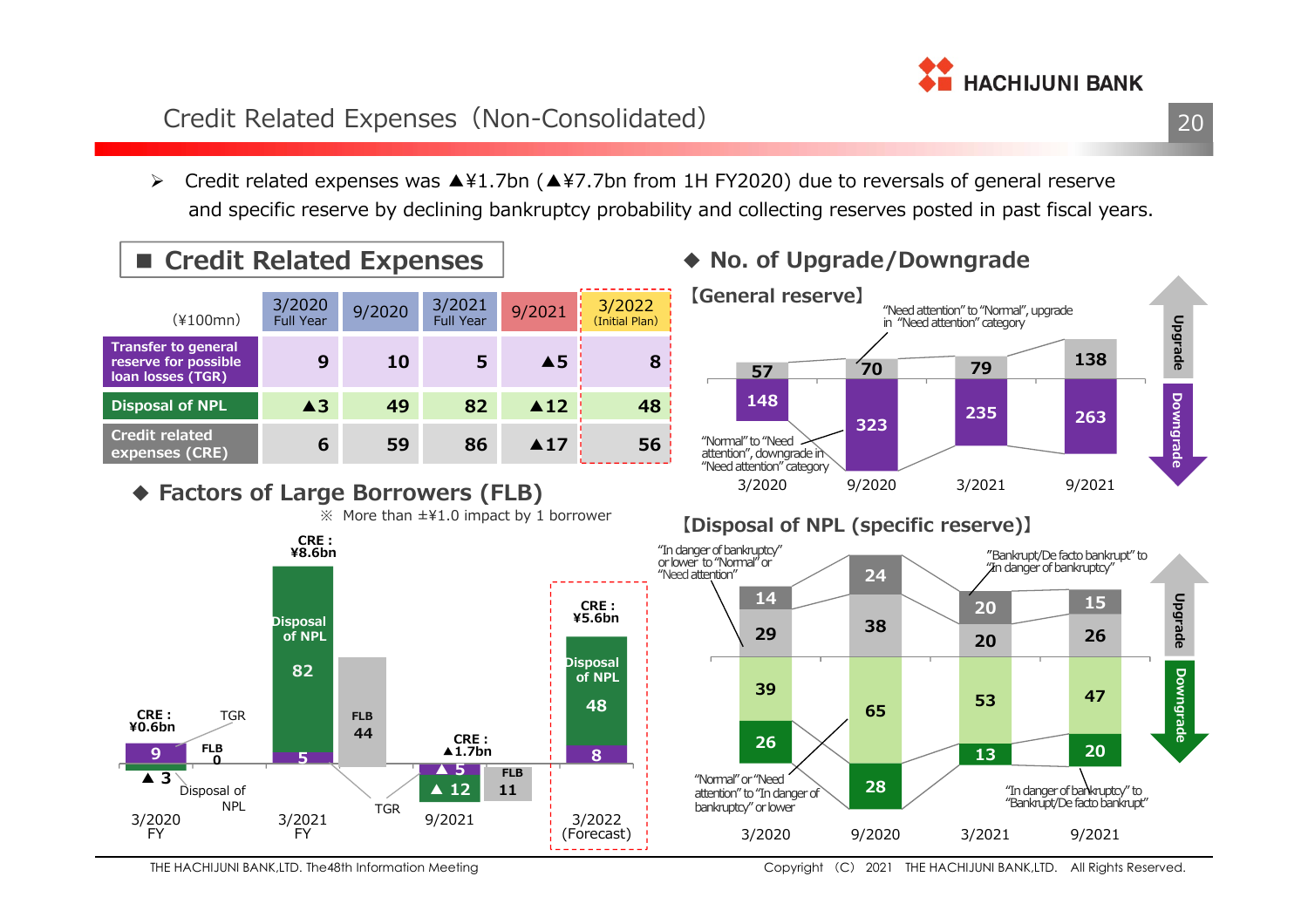

Major Accounts (Non Performing Loans, Reserve for Loan Losses)



※ Partial direct charge-off was not executed. The above figures were disclosed only for reference.

### ■ Reserve for Loan Losses



| $(*100mn)$              |                               | 3/2020 | 9/2020 | 3/2021 | 9/2021 |
|-------------------------|-------------------------------|--------|--------|--------|--------|
| <b>General reserve</b>  |                               | 191    | 201    | 196    | 191    |
|                         | Normal                        | 65     | 65     | 64     | 64     |
|                         | Need attention                | 67     | 75     | 72     | 75     |
|                         | Special attention             | 58     | 60     | 59     | 51     |
| <b>Specific reserve</b> |                               | 119    | 163    | 190    | 147    |
|                         | In danger of<br>bankrupt      | 77     | 116    | 107    | 108    |
|                         | Bankrupt/De facto<br>bankrupt | 41     | 47     | 82     | 37     |
| <b>Total</b>            |                               | 311    | 365    | 387    | 338    |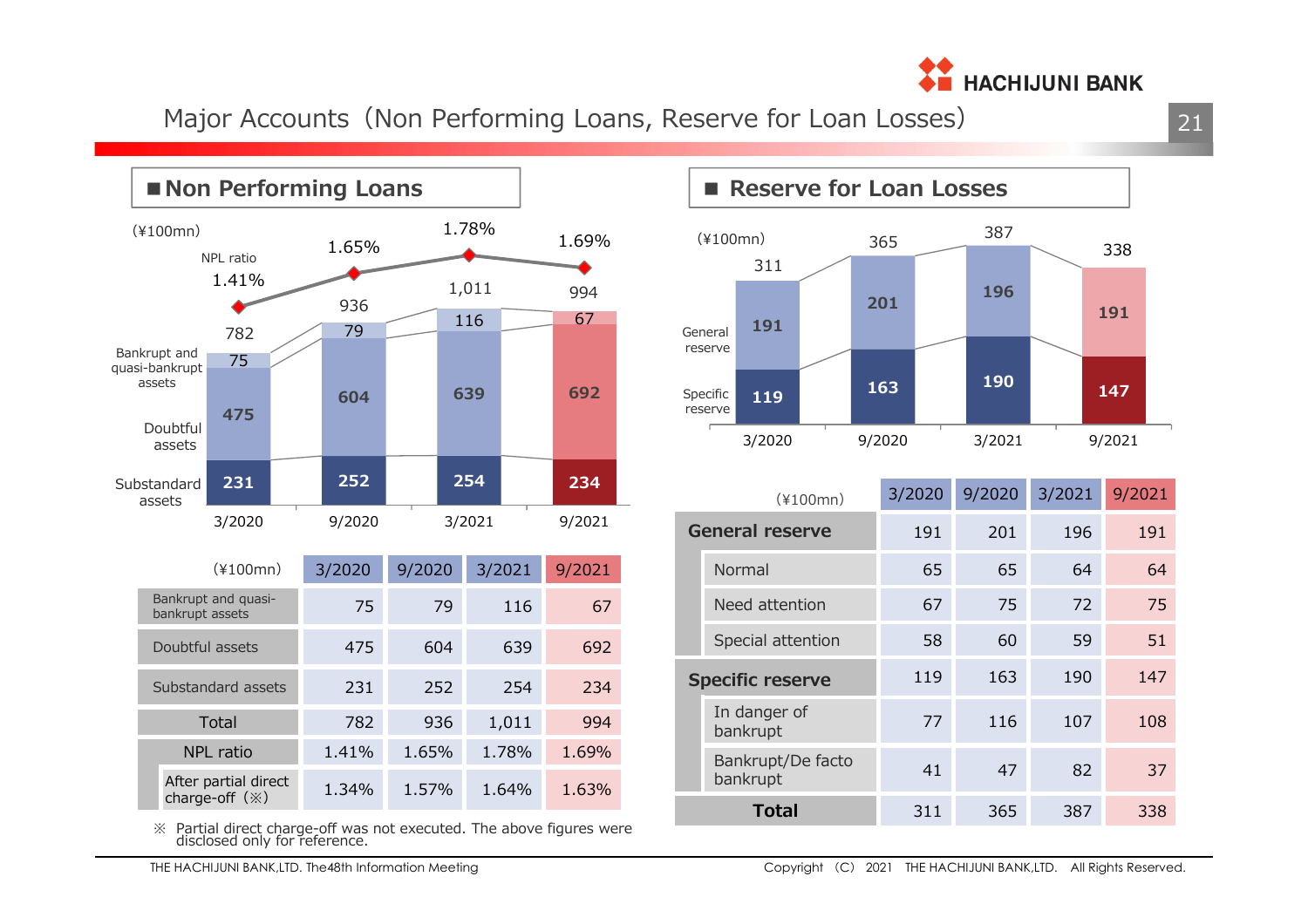

| $\blacktriangleright$ | Dividend payout ratio of 3/2022 will be 30.4%.                                   |                                   |        |        |        |                      |
|-----------------------|----------------------------------------------------------------------------------|-----------------------------------|--------|--------|--------|----------------------|
|                       | $(*100mn)$                                                                       | 3/2018                            | 3/2019 | 3/2020 | 3/2021 | 3/2022<br>(forecast) |
|                       | Annual dividends 1                                                               | 65                                | 69     | 68     | 68     |                      |
|                       | Dividend per share<br>(full year)                                                | ¥13.0                             | ¥14.0  | ¥14.0  | ¥14.0  | ¥14.0                |
|                       | Interim dividend                                                                 | 46.0                              | 46.0   | 46.0   | 46.0   | 46.0                 |
|                       | Purchase of own stocks<br>$\circled{2}$                                          | 29<br>Note 1                      | 28     | 29     |        | <b>Undecided</b>     |
|                       | Shareholder returns<br>$3 = 0 + 2$                                               | 95                                | 98     | 98     | 68     |                      |
|                       | Profit (net income)<br>(consolidated) 4                                          | 227<br><b>※Non-consolidated</b>   | 224    | 220    | 223    | 225                  |
|                       | Dividend payout ratio<br>(consolidated) $\mathbb{Q} - \mathbb{Q}$                | 28.9%<br><b>※Non-consolidated</b> | 30.9%  | 31.1%  | 30.6%  | 30.4%                |
|                       | Ratio of shareholder<br>returns (consolidated)<br>$\circled{3} \div \circled{4}$ | 41.9%<br><b>※Non-consolidated</b> | 43.7%  | 44.7%  | 30.6%  |                      |

Note 1: Based on the resolution of Feb 2018

 $\mathsf{S}$  and  $\mathsf{S}$  and  $\mathsf{S}$  and  $\mathsf{S}$  and  $\mathsf{S}$  and  $\mathsf{S}$  and  $\mathsf{S}$  and  $\mathsf{S}$  and  $\mathsf{S}$  and  $\mathsf{S}$  and  $\mathsf{S}$  and  $\mathsf{S}$  and  $\mathsf{S}$  and  $\mathsf{S}$  and  $\mathsf{S}$  and  $\mathsf{S}$  and  $\mathsf{S}$  and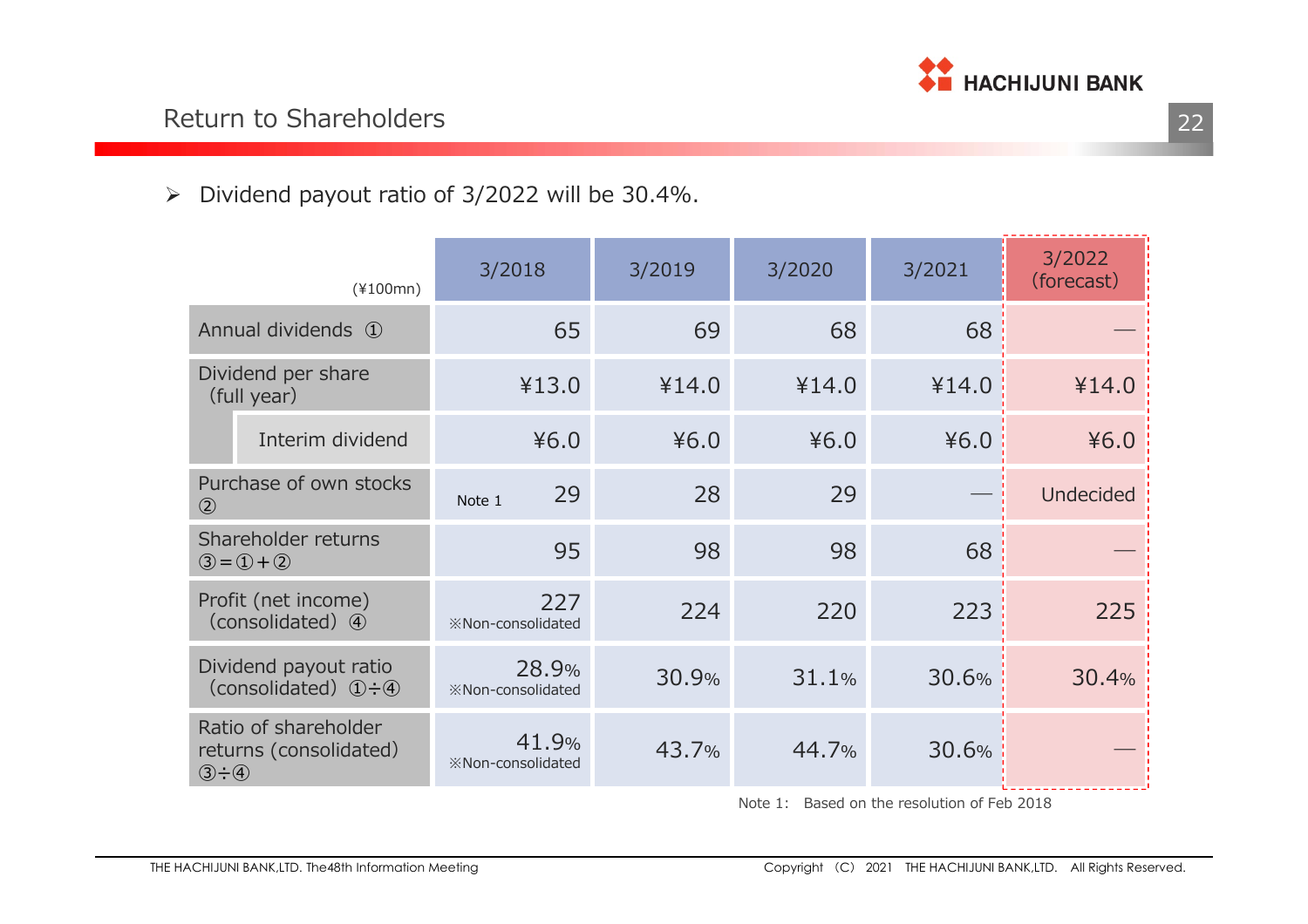

### **Management Philosophy**

"Stick firmly to the sound banking principles, thereby contributing to the development of the regional community"

#### **Medium-Term Management Vision 2021**

#### Supporting Customers and the Region by "Finance x Non-finance x Relations"

**Sustainability as a core element of business managementDeepening life support business Providing comprehensive financial services and functions**

**Digital reform of business operations and organization Personnel system reform to support growth and job satisfaction**

| Release on Apr 30, 2021                                   | <b>Medium-Term Management Targets</b> |                                  |  |
|-----------------------------------------------------------|---------------------------------------|----------------------------------|--|
| Profit attributable to owners of the parent               | <b>FY2025</b>                         | ¥25 billion or more              |  |
| Ratio of consolidated profits to parent company's profits | <b>FY2025</b>                         | 1.25 times or more               |  |
| Greenhouse gas (CO2) emissions                            | <b>FY2023</b>                         | Net zero                         |  |
|                                                           | <b>FY2030</b>                         | 60% reduction compared to FY2013 |  |

| The Image of Desired Human Resources<br>'Progressive spirits' 'Thinking and acting on their own initiatives'<br>'Establishment of strengths' |                                                                       |  |  |  |  |
|----------------------------------------------------------------------------------------------------------------------------------------------|-----------------------------------------------------------------------|--|--|--|--|
| <b>Topics</b><br><b>Reinforcing promotion structure</b>                                                                                      |                                                                       |  |  |  |  |
| Organizational reform in Head Office                                                                                                         | <b>Establishment of subsidiaries</b>                                  |  |  |  |  |
| $[$ Jun 2021 $]$                                                                                                                             | [Oct 2021]                                                            |  |  |  |  |
| Digital Transformation Dept.                                                                                                                 | Hachijuni Asset Management Co., Ltd.                                  |  |  |  |  |
| Planning & Coordination Dept. (Sustainability Office)                                                                                        | (Discretionary Investment Business/investment advisory business etc.) |  |  |  |  |
| Personnel Dept. (Diversity Promotion Office)                                                                                                 | Hachijuni Investment Co., Ltd.                                        |  |  |  |  |
| <b>Business Promotion Dept. (Trust Groups)</b>                                                                                               | (Creation of funds/fund administration etc.)                          |  |  |  |  |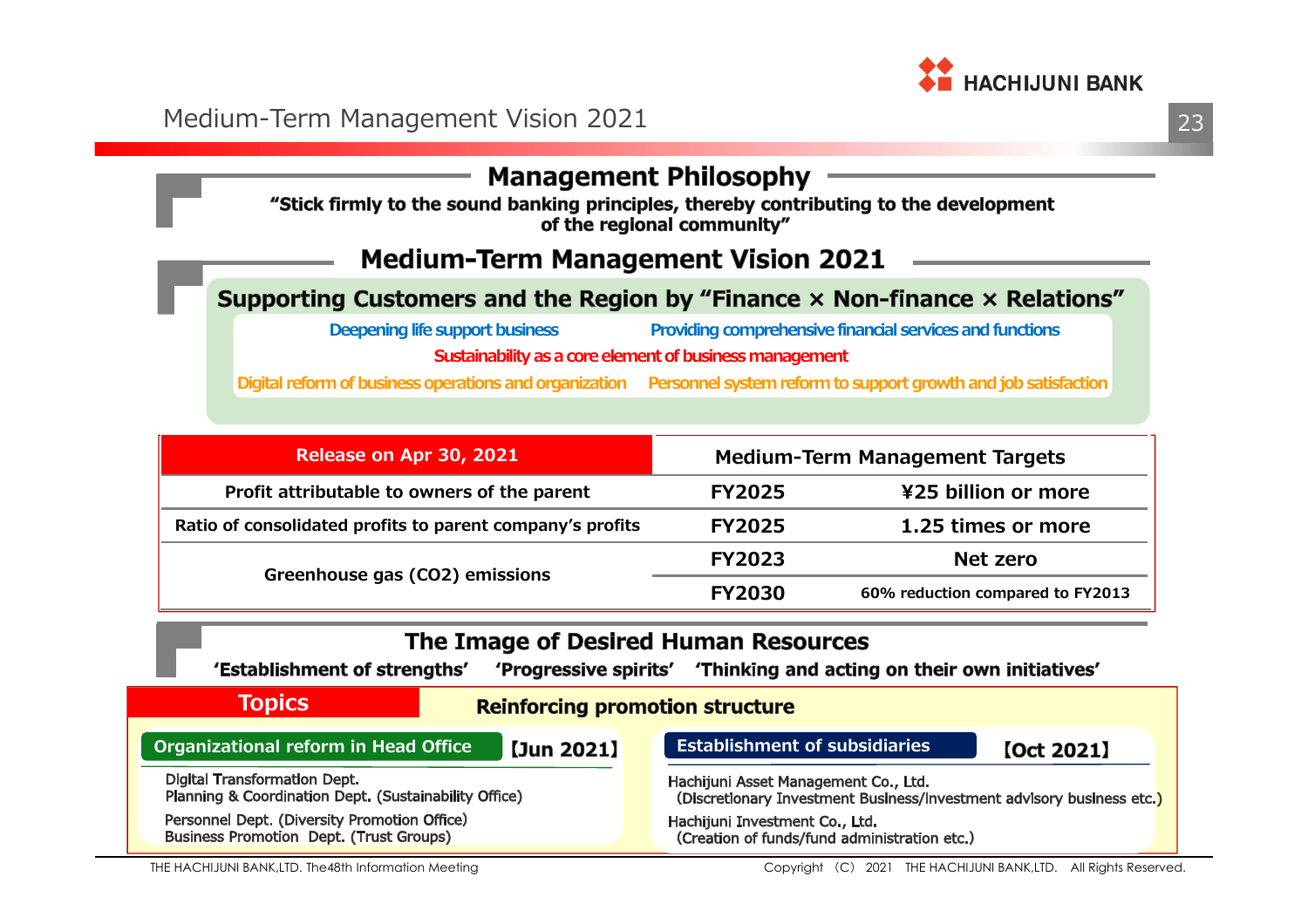

Medium-Term Management Vision 2021

24